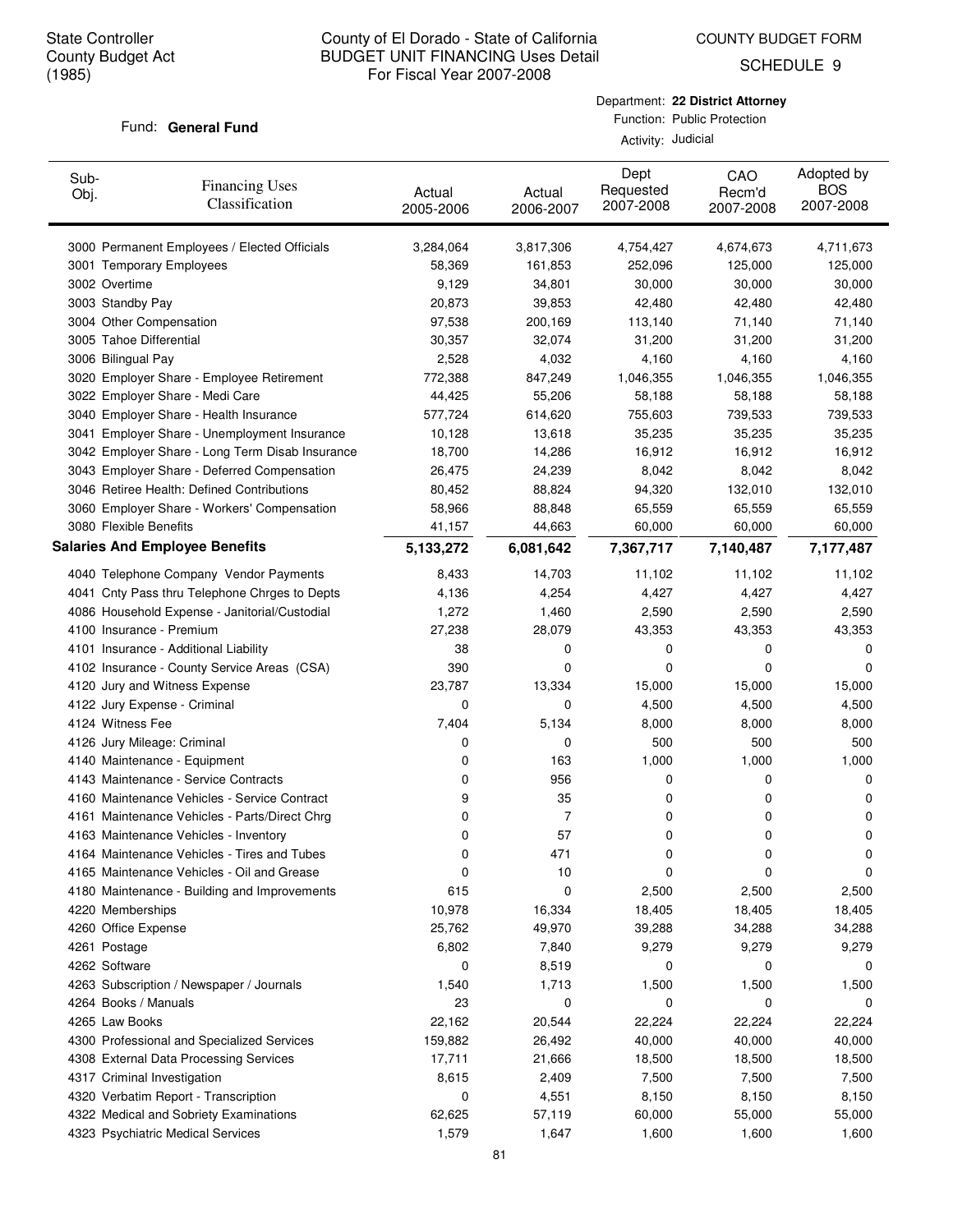COUNTY BUDGET FORM

SCHEDULE 9

### Fund: General Fund

Department: **22 District Attorney** Function: Public Protection

Activity: Judicial

| Sub-<br>Obj.                 | <b>Financing Uses</b><br>Classification        | Actual<br>2005-2006 | Actual<br>2006-2007 | Dept<br>Requested<br>2007-2008 | CAO<br>Recm'd<br>2007-2008 | Adopted by<br><b>BOS</b><br>2007-2008 |
|------------------------------|------------------------------------------------|---------------------|---------------------|--------------------------------|----------------------------|---------------------------------------|
|                              | 4324 Medical, Dental and Lab Services          | 0                   | 2,457               | 0                              | 0                          | 0                                     |
|                              | 4400 Publication and Legal Notices             | 7,859               | 10,773              | 500                            | 500                        | 500                                   |
|                              | 4420 Rents and Leases - Equipment              | 23,524              | 23,518              | 24,441                         | 24,441                     | 24,441                                |
| 4421 Security System         |                                                | 2,158               | 2,468               | 2,460                          | 2,460                      | 2,460                                 |
|                              | 4440 Rents and Leases- Building/Improvements   | 21,908              | 23,900              | 30,618                         | 30,618                     | 30,618                                |
|                              | 4460 Small Tools and Instruments               | 0                   | 217                 | 0                              | 0                          | 0                                     |
| 4461 Minor Equipment         |                                                | 12,258              | 15,413              | 5,000                          | 5,000                      | 5,000                                 |
|                              | 4462 Minor Computer Equipment                  | 15,758              | 13,254              | 3,000                          | 3,000                      | 3,000                                 |
|                              | 4463 Minor Telephone and Radio Equipment       | 7,986               | 1,953               | 0                              | 0                          | 0                                     |
|                              | 4464 Minor Law Enforcement Equipment           | 4,648               | 184                 | 2,500                          | 2,500                      | 2,500                                 |
|                              | 4500 Special Departmental Expense              | 153                 | 6,920               | 20,327                         | 20,327                     | 20,327                                |
| 4501 Special Projects        |                                                | 1,096               | 10,072              | 15,235                         | 15,235                     | 15,235                                |
| 4503 Staff Development       |                                                | 6,272               | 6,392               | 13,500                         | 8,500                      | 8,500                                 |
|                              | 4506 Film Development/Photography Supplies     | 37                  | 187                 | 253                            | 253                        | 253                                   |
| 4509 Detective Expense       |                                                | 1,383               | 5,994               | 2,000                          | 2,000                      | 2,000                                 |
|                              | 4510 District Attorney - DA                    | 0                   | 0                   | 5,000                          | 5,000                      | 5,000                                 |
| 4529 Software License        |                                                | 13,952              | 22,899              | 81,450                         | 3,950                      | 3,950                                 |
|                              | 4600 Transportation and Travel                 | 22,803              | 34,608              | 25,720                         | 25,720                     | 25,720                                |
|                              | 4602 Employee - Private Auto Mileage           | 6,629               | 10,780              | 10,178                         | 10,178                     | 10,178                                |
|                              | 4605 Vehicle - Rent Or Lease                   | 51,330              | 64,359              | 72,192                         | 60,652                     | 60,652                                |
| 4606 Fuel Purchases          |                                                | 22,493              | 26,300              | 24,241                         | 24,241                     | 24,241                                |
| 4620 Utilities               |                                                | 33,502              | 30,222              | 34,884                         | 34,884                     | 34,884                                |
| <b>Services And Supplies</b> |                                                | 646,750             | 600,335             | 692,917                        | 588,877                    | 588,877                               |
|                              | 5300 Interfund Expenditures                    | 1,294               | 1,331               | 0                              | 0                          | 0                                     |
|                              | 5306 Intrfnd Exp: Central Duplicating          | 0                   | 25                  | 0                              | 0                          | 0                                     |
|                              | 5322 Intrfnd Exp: Privacy/Compliance Program   | 0                   | 0                   | 4,185                          | 4,185                      | 4,185                                 |
| <b>Other Charges</b>         |                                                | 1,294               | 1,355               | 4,185                          | 4,185                      | 4,185                                 |
|                              | 6042 Fixed Assets - Computer Sys Equipment     | 57,022              | 57,381              | 79,800                         | 29,800                     | 29,800                                |
|                              | 6045 Fixed Assets - Vehicles                   | 0                   | 0                   | 34,000                         | 0                          | 0                                     |
| <b>Fixed Assets</b>          |                                                | 57,022              | 57,381              | 113,800                        | 29,800                     | 29,800                                |
|                              |                                                |                     |                     |                                |                            |                                       |
| <b>Other Financing Uses</b>  | 7001 Operating Transfers Out: Fleet            | 0<br>0              | 15,709<br>15,709    | 0<br>0                         | 0<br>0                     | 0<br>0                                |
|                              |                                                |                     |                     |                                |                            |                                       |
| 7200 Intrafund Transfers     |                                                | 1,951               | 4,015               | 9,185                          | 9,185                      | 9,185                                 |
|                              | 7220 Intrafnd: Telephone Equipment and Support | 28,886              | 33,877              | 31,715                         | 31,715                     | 31,715                                |
|                              | 7221 Intrafnd: Radio Equipment and Support     | 2,757               | 4,145               | 3,908                          | 3,908                      | 3,908                                 |
|                              | 7223 Intrafnd: Mail Service                    | 1,766               | 2,066               | 2,804                          | 2,804                      | 2,804                                 |
|                              | 7224 Intrafnd: Stores Support                  | 3,998               | 5,163               | 5,560                          | 5,560                      | 5,560                                 |
|                              | 7225 Intrafnd: Central Duplicating             | 1,931               | 2,752               | 1,703                          | 1,703                      | 1,703                                 |
|                              | 7226 Intrafnd: Lease Administration Fee        | 481                 | 549                 | 740                            | 499                        | 499                                   |
|                              | 7227 Intrafnd: Internal Data Processing        | 20,171              | 21,557              | 18,409                         | 18,409                     | 18,409                                |
|                              | 7228 Intrafnd: Internet Connect Charges        | 5,835               | 5,940               | 5,940                          | 5,940                      | 6,270                                 |
|                              | 7229 Intrafnd: PC Support                      | 691                 | 599                 | 1,000                          | 1,000                      | 1,000                                 |
|                              | 7230 Intrafnd: IS Software                     | 0                   | 147                 | 0                              | 0                          | 0                                     |
|                              | 7231 Intrafnd: IS Programming Support          | 105                 | 60                  | 0                              | 0                          | 0                                     |
|                              | 7232 Intrafnd: Maint Bldg & Improvmnts         | 7,229               | 5,197               | 2,000                          | 2,000                      | 2,000                                 |
|                              | 7233 Intrafnd: Child Support Services          | $-32$               | $-672$              | 0                              | 0                          | 0                                     |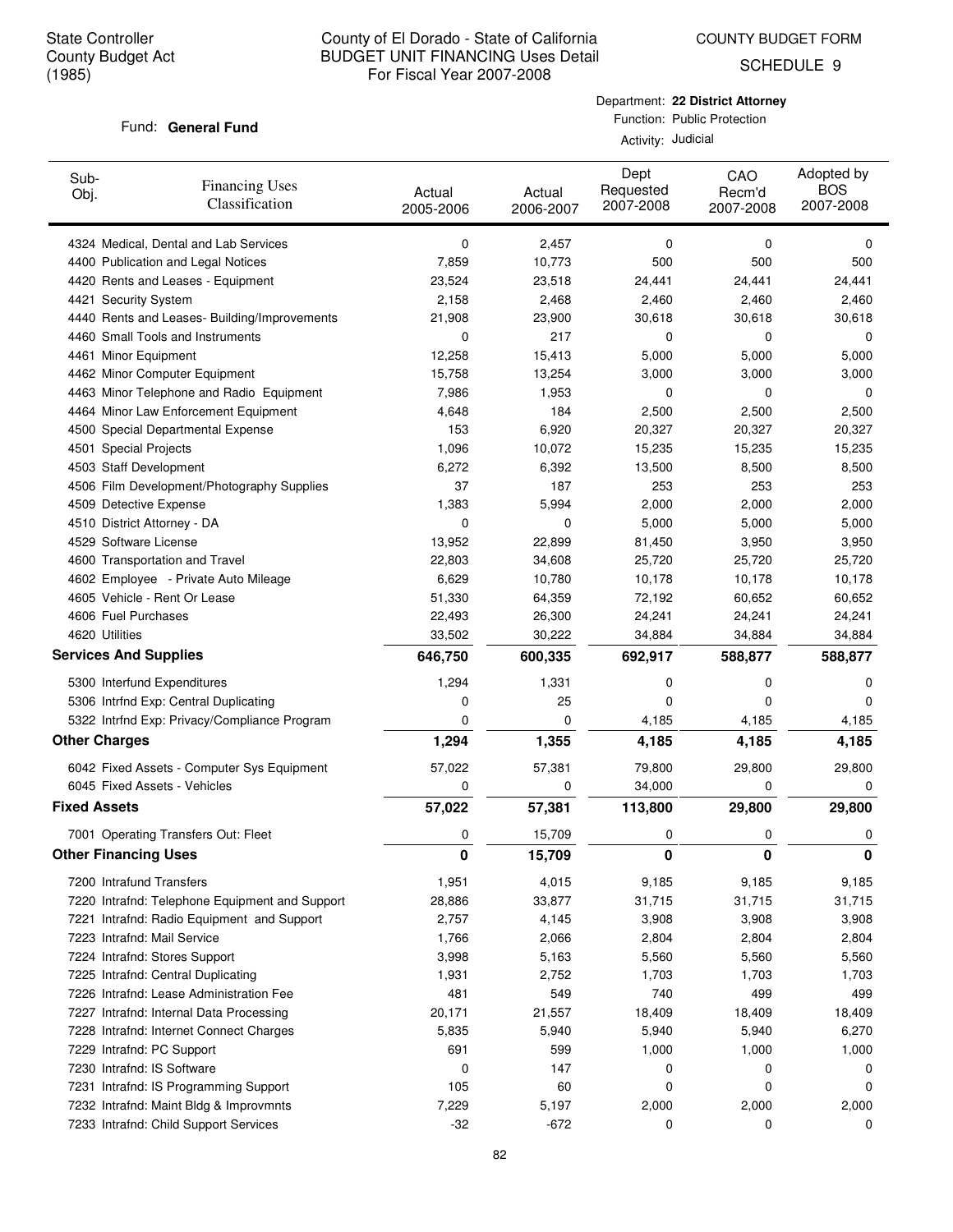Department: **22 District Attorney**

SCHEDULE 9

|                                           | Fund: General Fund                                                              |                     |                     |                                | Function: Public Protection<br>Activity: Judicial |                                       |  |  |  |
|-------------------------------------------|---------------------------------------------------------------------------------|---------------------|---------------------|--------------------------------|---------------------------------------------------|---------------------------------------|--|--|--|
| Sub-<br>Obj.                              | <b>Financing Uses</b><br>Classification                                         | Actual<br>2005-2006 | Actual<br>2006-2007 | Dept<br>Requested<br>2007-2008 | CAO<br>Recm'd<br>2007-2008                        | Adopted by<br><b>BOS</b><br>2007-2008 |  |  |  |
| 7234 Intrafnd: Network Support            |                                                                                 | 43,236              | 53,389              | 88,553                         | 88,553                                            | 88,553                                |  |  |  |
| <b>Intrafund Transfers</b>                |                                                                                 | 119,005             | 138,784             | 171,517                        | 171,276                                           | 171,606                               |  |  |  |
| 7350 Intrfnd Abatemnt: Only General Fund  |                                                                                 | 0                   | 0                   | $-7,475$                       | $-7,234$                                          | $-7,234$                              |  |  |  |
| <b>Intrafund Abatement</b>                |                                                                                 | 0<br>0<br>$-7,475$  |                     | $-7,234$                       | $-7,234$                                          |                                       |  |  |  |
|                                           | <b>Total Financing Uses</b>                                                     | 5,957,344           | 6,895,205           | 8,342,661                      | 7,927,391                                         | 7,964,721                             |  |  |  |
| <b>Less Department Estimated Revenues</b> |                                                                                 | 1,996,684           | 2,051,296           | 2,358,587                      | 2,418,144                                         | 2,418,144                             |  |  |  |
|                                           | <b>Department Use of Other General</b><br><b>Fund Sources (Net County Cost)</b> | 3,960,659           | 4,843,909           | 5,984,074                      | 5,509,247                                         | 5,546,577                             |  |  |  |

83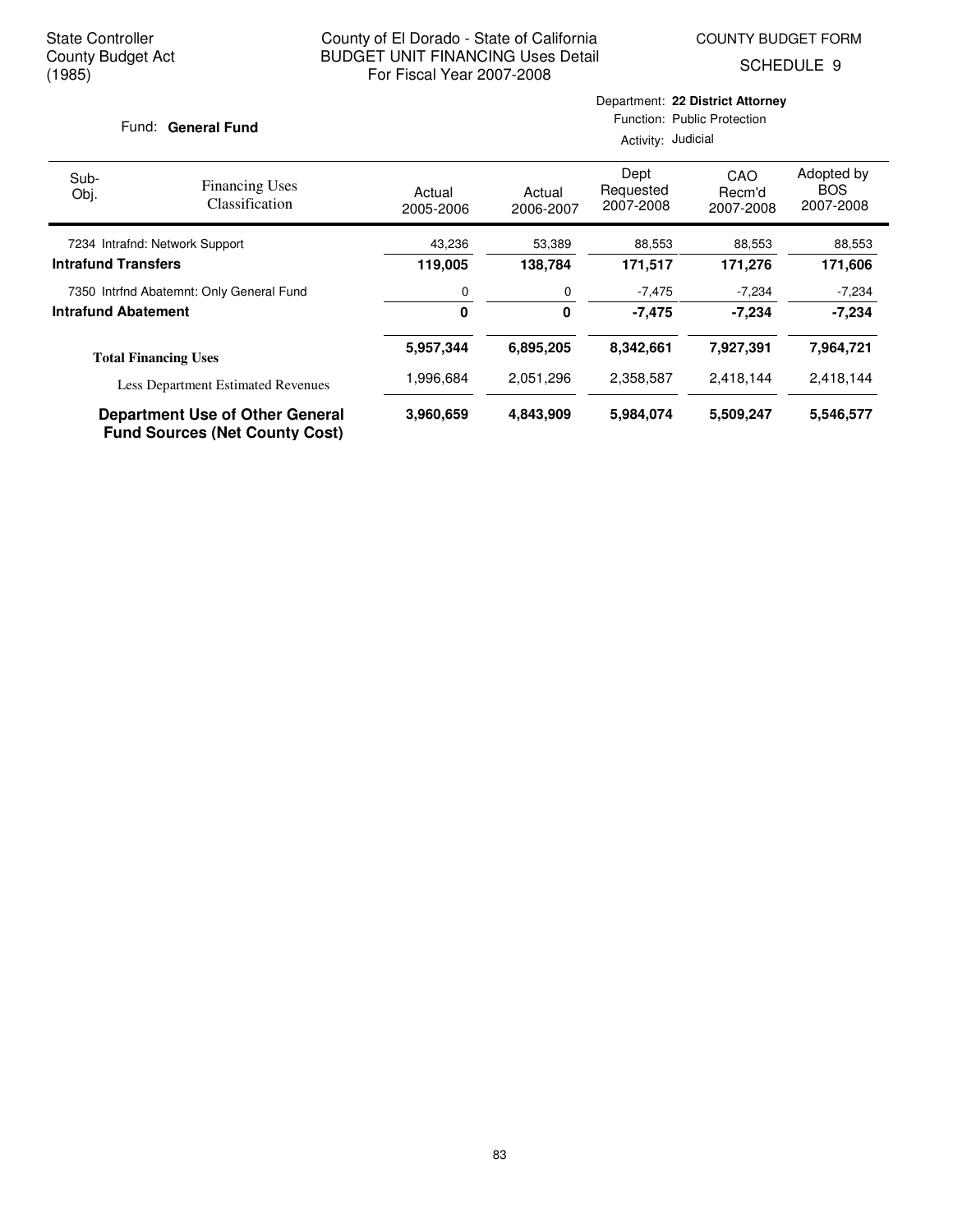COUNTY BUDGET FORM

SCHEDULE 9

### Fund: General Fund

Activity: Judicial

| Sub-<br>Obj. | <b>Financing Uses</b><br>Classification         | Actual<br>2005-2006 | Actual<br>2006-2007 | Dept<br>Requested<br>2007-2008 | CAO<br>Recm'd<br>2007-2008 | Adopted by<br><b>BOS</b><br>2007-2008 |
|--------------|-------------------------------------------------|---------------------|---------------------|--------------------------------|----------------------------|---------------------------------------|
|              | 3000 Permanent Employees / Elected Officials    | 1,327,103           | 1,623,668           | 1,843,620                      | 1,843,620                  | 1,939,620                             |
|              | 3001 Temporary Employees                        | 83,138              | 62,838              | 30,000                         | 25,000                     | 39,000                                |
|              | 3002 Overtime                                   | 161                 | 44                  | 0                              | 0                          | 0                                     |
|              | 3004 Other Compensation                         | 16,882              | 20,673              | 0                              | 15,000                     | 15,000                                |
|              | 3005 Tahoe Differential                         | 14,883              | 16,591              | 16,800                         | 16,800                     | 16,800                                |
|              | 3006 Bilingual Pay                              | 6,699               | 8,173               | 8,320                          | 8,320                      | 8,320                                 |
|              | 3020 Employer Share - Employee Retirement       | 264,554             | 308,686             | 346,746                        | 346,746                    | 346,746                               |
|              | 3022 Employer Share - Medi Care                 | 17,147              | 20,795              | 22,758                         | 22,758                     | 22,758                                |
|              | 3040 Employer Share - Health Insurance          | 140,127             | 162,103             | 138,261                        | 133,930                    | 133,930                               |
|              | 3041 Employer Share - Unemployment Insurance    | 4,356               | 3,944               | 13,827                         | 13,827                     | 13,827                                |
|              | 3042 Employer Share - Long Term Disab Insurance | 7,180               | 6,141               | 6,637                          | 6,637                      | 6,637                                 |
|              | 3043 Employer Share - Deferred Compensation     | 20,049              | 22,421              | 9,672                          | 9,672                      | 9,672                                 |
|              | 3046 Retiree Health: Defined Contributions      | 25,708              | 30,573              | 33,458                         | 46,828                     | 46,828                                |
|              | 3060 Employer Share - Workers' Compensation     | 27,975              | 21,333              | 7,969                          | 7,969                      | 7,969                                 |
|              | 3080 Flexible Benefits                          | 26,429              | 22,608              | 66,000                         | 66,000                     | 66,000                                |
|              | <b>Salaries And Employee Benefits</b>           | 1,982,392           | 2,330,591           | 2,544,067                      | 2,563,106                  | 2,673,106                             |
|              | 4040 Telephone Company Vendor Payments          | 75                  | 137                 | 100                            | 100                        | 100                                   |
|              | 4041 Cnty Pass thru Telephone Chrges to Depts   | 1,963               | 2,072               | 1,500                          | 1,500                      | 1,500                                 |
|              | 4086 Household Expense - Janitorial/Custodial   | 4,244               | 3,806               | 4,200                          | 4,200                      | 4,200                                 |
|              | 4100 Insurance - Premium                        | 5,145               | 5,195               | 3,830                          | 3,830                      | 3,830                                 |
|              | 4120 Jury and Witness Expense                   | 864                 | 671                 | 1,000                          | 900                        | 900                                   |
|              | 4122 Jury Expense - Criminal                    | 378                 | 0                   | 0                              | 0                          | 0                                     |
|              | 4124 Witness Fee                                | 168                 | 868                 | 750                            | 750                        | 750                                   |
|              | 4140 Maintenance - Equipment                    | 0                   | 0                   | 250                            | 250                        | 250                                   |
|              | 4141 Maintenance - Office Equipment             | 1,051               | 0                   | 500                            | 500                        | 500                                   |
|              | 4144 Maint: Computer System Supplies            | 94                  | 552                 | 750                            | 750                        | 750                                   |
|              | 4182 Maintenance - Rental Property              | 24,900              | 0                   | 500                            | 500                        | 500                                   |
|              | 4200 Medical, Dental and Laboratory Supplies    | 0                   | 800                 | 0                              | 0                          | 0                                     |
|              | 4220 Memberships                                | 5,635               | 5,040               | 6,000                          | 6,000                      | 6,000                                 |
|              | 4240 Miscellaneous Expense                      | 23                  | 0                   | 0                              | 0                          | 0                                     |
|              | 4260 Office Expense                             | 7,110               | 8,036               | 2,500                          | 2,500                      | 2,500                                 |
|              | 4261 Postage                                    | 728                 | 959                 | 1,000                          | 1,000                      | 1,000                                 |
|              | 4262 Software                                   | 1,193               | 310                 | 2,000                          | 1,000                      | 1,000                                 |
|              | 4263 Subscription / Newspaper / Journals        | 6,973               | 5,638               | 5,600                          | 5,600                      | 5,600                                 |
|              | 4264 Books / Manuals                            | 0                   | 55                  | 0                              | 0                          | 0                                     |
|              | 4265 Law Books                                  | 16,983              | 15,965              | 10,000                         | 10,000                     | 10,000                                |
|              | 4266 Printing / Duplicating                     | 65                  | 36                  | 300                            | 300                        | 300                                   |
|              | 4300 Professional and Specialized Services      | 6,414               | 14,573              | 10,000                         | 10,000                     | 10,000                                |
|              | 4317 Criminal Investigation                     | 17,940              | 834                 | 20,000                         | 11,000                     | 11,000                                |
|              | 4318 Interpreter                                | 642                 | 511                 | 500                            | 500                        | 500                                   |
|              | 4320 Verbatim Report - Transcription            | 5,017               | 1,885               | 3,000                          | 3,000                      | 3,000                                 |
|              | 4323 Psychiatric Medical Services               | 17,475              | 18,475              | 14,500                         | 14,500                     | 14,500                                |
|              | 4324 Medical, Dental and Lab Services           | 8,036               | 4,651               | 3,500                          | 3,500                      | 3,500                                 |
|              | 4329 Probation - Non Govmt Agency Assist        | 373                 | 0                   | 0                              | 0                          | 0                                     |
|              | 4334 Fire Prevention and Inspection             | 39                  | 54                  | 150                            | 150                        | 150                                   |
|              | 4400 Publication and Legal Notices              | 569                 | 201                 | 350                            | 350                        | 350                                   |
|              | 4420 Rents and Leases - Equipment               | 6,803               | 6,455               | 5,412                          | 5,412                      | 5,412                                 |
|              | 4440 Rents and Leases- Building/Improvements    | 73,615              | 87,377              | 79,250                         | 79,250                     | 79,250                                |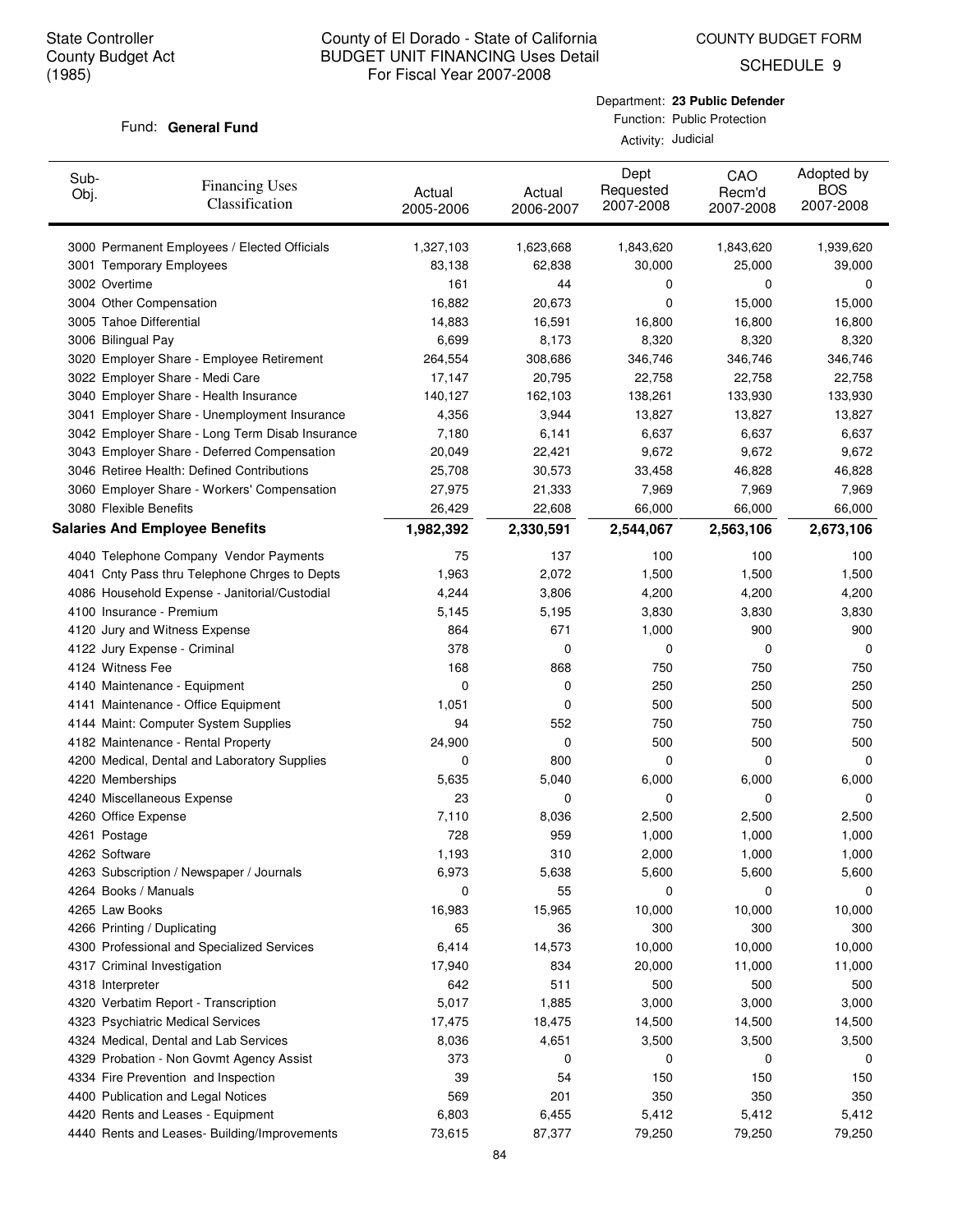COUNTY BUDGET FORM

SCHEDULE 9

### Fund: General Fund

Department: **23 Public Defender** Function: Public Protection

Activity: Judicial

| Sub-<br>Obj.        | <b>Financing Uses</b><br>Classification                                         | Actual<br>2005-2006 | Actual<br>2006-2007 | Dept<br>Requested<br>2007-2008 | CAO<br>Recm'd<br>2007-2008 | Adopted by<br><b>BOS</b><br>2007-2008 |
|---------------------|---------------------------------------------------------------------------------|---------------------|---------------------|--------------------------------|----------------------------|---------------------------------------|
|                     | 4461 Minor Equipment                                                            | 6,326               | 3,018               | 1,000                          | 500                        | 500                                   |
|                     | 4462 Minor Computer Equipment                                                   | 59                  | 2,978               | 6,000                          | 0                          | 0                                     |
|                     | 4463 Minor Telephone and Radio Equipment                                        | 138                 | 0                   | 0                              | 0                          | 0                                     |
|                     | 4500 Special Departmental Expense                                               | 20,455              | 0                   | 0                              | 0                          | 0                                     |
|                     | 4501 Special Projects                                                           | 4,314               | 0                   | 0                              | 0                          | 0                                     |
|                     | 4502 Educational Materials                                                      | 65                  | 173                 | 0                              | 0                          | 0                                     |
|                     | 4503 Staff Development                                                          | 6,359               | 3,610               | 9,000                          | 5,000                      | 5,000                                 |
|                     | 4529 Software License                                                           | 0                   | 0                   | 0                              | 3,217                      | 3,217                                 |
|                     | 4600 Transportation and Travel                                                  | 6,049               | 5,524               | 5,000                          | 2,000                      | 2,000                                 |
|                     | 4602 Employee - Private Auto Mileage                                            | 11,074              | 9,100               | 9,000                          | 9,000                      | 9,000                                 |
|                     | 4605 Vehicle - Rent Or Lease                                                    | 3,445               | $-1,068$            | 4,000                          | 4,000                      | 4,000                                 |
|                     | 4606 Fuel Purchases                                                             | 603                 | 500                 | 900                            | 900                        | 900                                   |
|                     | 4620 Utilities                                                                  | 8,624               | 9,464               | 8,000                          | 8,000                      | 8,000                                 |
|                     | <b>Services And Supplies</b>                                                    | 282,025             | 218,454             | 220,342                        | 199,959                    | 199,959                               |
|                     | 5009 Cal Learn - Ancillary                                                      | 0                   | 405                 | 0                              | 0                          | 0                                     |
|                     | 5300 Interfund Expenditures                                                     | 259                 | 495                 | 400                            | 400                        | 400                                   |
|                     | 5322 Intrfnd Exp: Privacy/Compliance Program                                    | 0                   | 0                   | 1,484                          | 1,484                      | 1,484                                 |
|                     | <b>Other Charges</b>                                                            | 259                 | 900                 | 1,884                          | 1,884                      | 1,884                                 |
|                     | 6025 Fixed Assets - Leasehold Improvements                                      | 0                   | 6,900               | 0                              | 0                          | 0                                     |
|                     | 6042 Fixed Assets - Computer Sys Equipment                                      | 14,728              | 0                   | 0                              | 0                          | 0                                     |
| <b>Fixed Assets</b> |                                                                                 | 14,728              | 6,900               | 0                              | 0                          | $\bf{0}$                              |
|                     | 7210 Intrafnd Transfers: Collections                                            | 2,056               | 1,604               | 2,000                          | 2,000                      | 2,000                                 |
|                     | 7220 Intrafnd: Telephone Equipment and Support                                  | 14,321              | 13,190              | 8,600                          | 8,600                      | 8,600                                 |
|                     | 7222 Intrafnd: Purchasing and Courier Services                                  | 0                   | 0                   | 500                            | 500                        | 0                                     |
|                     | 7223 Intrafnd: Mail Service                                                     | 1,363               | 1,571               | 2,122                          | 2,122                      | 2,122                                 |
|                     | 7224 Intrafnd: Stores Support                                                   | 733                 | 1,326               | 1,793                          | 1,793                      | 1,793                                 |
|                     | 7225 Intrafnd: Central Duplicating                                              | 471                 | 236                 | 150                            | 150                        | 150                                   |
|                     | 7226 Intrafnd: Lease Administration Fee                                         | 1,759               | 2,009               | 2,009                          | 1,824                      | 1,824                                 |
|                     | 7227 Intrafnd: Internal Data Processing                                         | 5,156               | 6,407               | 5,887                          | 5,887                      | 5,887                                 |
|                     | 7229 Intrafnd: PC Support                                                       | 2,669               | 3,710               | 2,500                          | 2,500                      | 2,500                                 |
|                     | 7231 Intrafnd: IS Programming Support                                           | 780                 | 60                  | 0                              | 0                          | 0                                     |
|                     | 7232 Intrafnd: Maint Bldg & Improvmnts                                          | 0                   | 86                  | 150                            | 150                        | 150                                   |
|                     | 7234 Intrafnd: Network Support                                                  | 15,171              | 17,222              | 20,953                         | 20,953                     | 20,953                                |
|                     | <b>Intrafund Transfers</b>                                                      | 44,479              | 47,421              | 46,664                         | 46,479                     | 45,979                                |
|                     | <b>Total Financing Uses</b>                                                     | 2,323,883           | 2,604,266           | 2,812,957                      | 2,811,428                  | 2,920,928                             |
|                     | <b>Less Department Estimated Revenues</b>                                       | 339,064             | 316,048             | 349,850                        | 354,850                    | 354,850                               |
|                     | <b>Department Use of Other General</b><br><b>Fund Sources (Net County Cost)</b> | 1,984,819           | 2,288,218           | 2,463,107                      | 2,456,578                  | 2,566,078                             |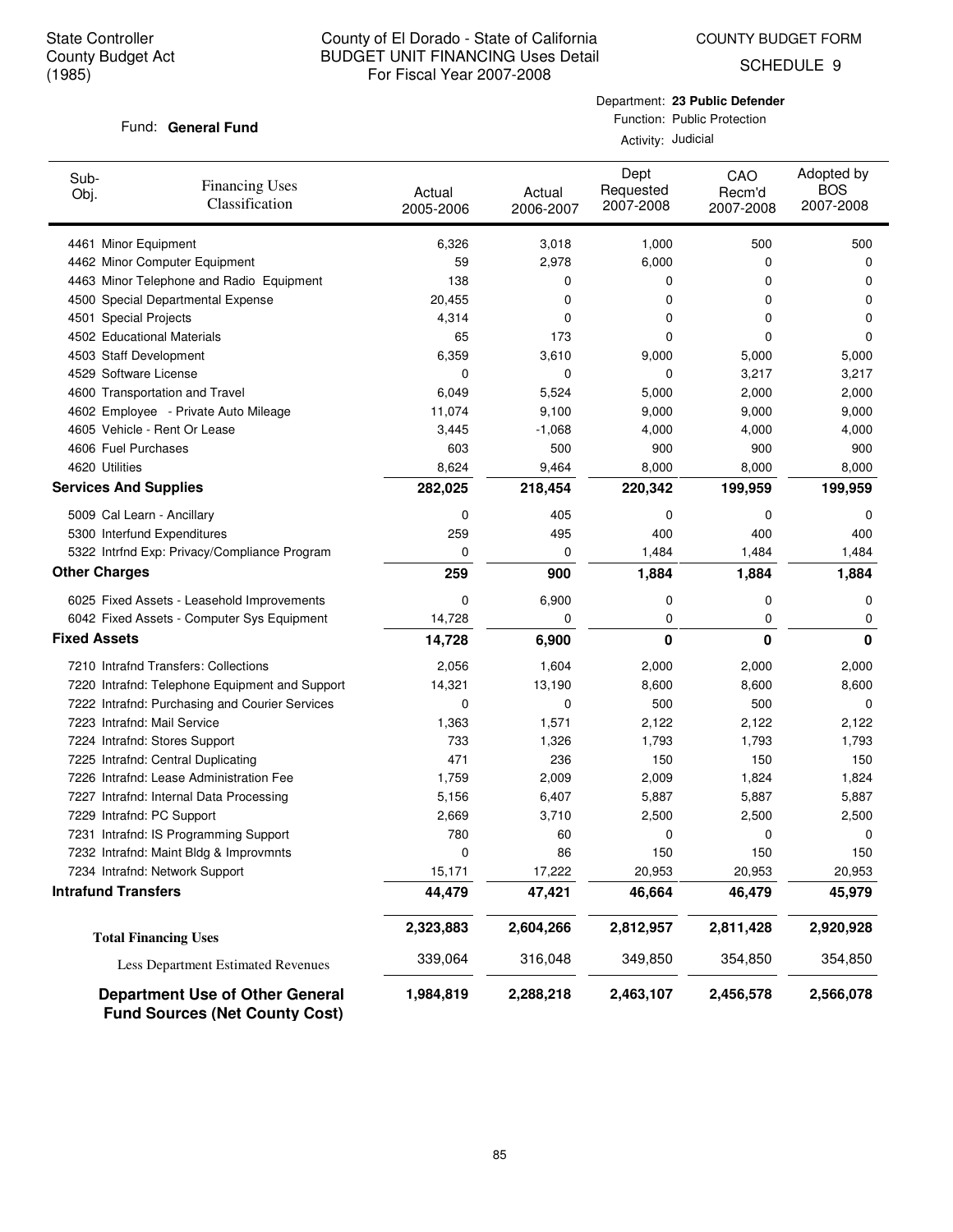COUNTY BUDGET FORM

SCHEDULE 9

### Fund: General Fund

Department: **24 Sheriff** Function: Public Protection

Activity: Police Protection/Detention

| Sub-<br>Obj. | <b>Financing Uses</b><br>Classification         | Actual<br>2005-2006 | Actual<br>2006-2007 | Dept<br>Requested<br>2007-2008 | CAO<br>Recm'd<br>2007-2008 | Adopted by<br><b>BOS</b><br>2007-2008 |
|--------------|-------------------------------------------------|---------------------|---------------------|--------------------------------|----------------------------|---------------------------------------|
|              | 3000 Permanent Employees / Elected Officials    | 19,650,712          | 21,592,706          | 26,305,819                     | 25,472,735                 | 26,043,868                            |
|              | 3001 Temporary Employees                        | 683,154             | 726,834             | 393,056                        | 393,056                    | 393,056                               |
|              | 3002 Overtime                                   | 3,124,441           | 4,095,143           | 5,602,190                      | 4,340,019                  | 4,274,170                             |
|              | 3003 Standby Pay                                | 58,878              | 84,699              | 111,158                        | 100,508                    | 100,508                               |
|              | 3004 Other Compensation                         | 1,154,615           | 1,266,134           | 1,329,021                      | 1,052,178                  | 1,052,178                             |
|              | 3005 Tahoe Differential                         | 193,555             | 189,263             | 235,199                        | 235,199                    | 235,199                               |
|              | 3006 Bilingual Pay                              | 22,166              | 24,379              | 41,340                         | 23,340                     | 37,180                                |
|              | 3007 Hazard Pay                                 | 3,672               | 7,220               | 48,514                         | 7,514                      | 28,754                                |
|              | 3020 Employer Share - Employee Retirement       | 6,566,980           | 6,548,437           | 7,751,072                      | 7,736,147                  | 7,736,147                             |
|              | 3022 Employer Share - Medi Care                 | 300,399             | 349,509             | 412,267                        | 411,030                    | 411,030                               |
|              | 3040 Employer Share - Health Insurance          | 3,609,713           | 3,850,632           | 4, 161, 137                    | 4,080,118                  | 4,080,118                             |
|              | 3041 Employer Share - Unemployment Insurance    | 73,625              | 73,744              | 185,092                        | 184,518                    | 184,518                               |
|              | 3042 Employer Share - Long Term Disab Insurance | 57,844              | 44,584              | 47,871                         | 47,340                     | 47,340                                |
|              | 3043 Employer Share - Deferred Compensation     | 57,978              | 67,169              | 78,058                         | 78,058                     | 78,058                                |
|              | 3046 Retiree Health: Defined Contributions      | 581,467             | 628,365             | 624,549                        | 874,114                    | 874,114                               |
|              | 3060 Employer Share - Workers' Compensation     | 2,070,090           | 1,698,384           | 1,564,011                      | 1,564,011                  | 1,564,011                             |
|              | 3080 Flexible Benefits                          | 211,986             | 189,883             | 852,234                        | 849,153                    | 849,153                               |
|              | <b>Salaries And Employee Benefits</b>           | 38,421,276          | 41,437,084          | 49,742,587                     | 47,449,038                 | 47,989,402                            |
|              | 4020 Clothing and Personal Supplies             | 144,712             | 184,829             | 140,193                        | 121,943                    | 121,943                               |
|              | 4022 Uniforms                                   | 0                   | 1,350               | 0                              | 0                          | 0                                     |
|              | 4040 Telephone Company Vendor Payments          | 114,609             | 120,103             | 172,318                        | 131,584                    | 152,398                               |
|              | 4041 Cnty Pass thru Telephone Chrges to Depts   | 23,569              | 17,223              | 58,702                         | 30,677                     | 60,422                                |
|              | 4042 Radio Vendor Payments                      | 569                 | 0                   | 0                              | 0                          | 0                                     |
|              | 4060 Food and Food Products                     | 493,246             | 584,136             | 754,187                        | 696,051                    | 696,051                               |
|              | 4061 Meat and Meat Products                     | 279                 | 506                 | 0                              | 0                          | 0                                     |
|              | 4080 Household Expense                          | 110,699             | 114,404             | 105,758                        | 111,398                    | 112,398                               |
|              | 4081 Household Expense - Paper Goods            | 267                 | 1,245               | 0                              | 0                          | 0                                     |
|              | 4082 Household Expense - Other                  | 12,567              | 14,620              | 23,440                         | 19,940                     | 19,940                                |
|              | 4083 Household Expense - Laundry                | 17,763              | 17,481              | 20,600                         | 20,600                     | 20,600                                |
|              | 4084 Household Expense - Expendable Equipment   | 0                   | 491                 | 0                              | 0                          | 0                                     |
|              | 4085 Household Expense - Refuse Disposal        | 27,689              | 36,265              | 55,577                         | 50,577                     | 52,077                                |
|              | 4086 Household Expense - Janitorial/Custodial   | 9,597               | 10,814              | 9,320                          | 9,320                      | 12,520                                |
|              | 4087 Household Expense - Exterm/Fumigation Serv | 0                   | 0                   | 200                            | 200                        | 200                                   |
|              | 4100 Insurance - Premium                        | 320,664             | 315,460             | 622,363                        | 622,363                    | 622,363                               |
|              | 4101 Insurance - Additional Liability           | 650                 | 722                 | 5,600                          | 5,600                      | 5,600                                 |
|              | 4140 Maintenance - Equipment                    | 56,350              | 95,071              | 243,929                        | 225,029                    | 225,029                               |
|              | 4141 Maintenance - Office Equipment             | 672                 | 200                 | 4,045                          | 4,045                      | 4,045                                 |
|              | 4142 Maintenance - Telephone / Radio            | 42,436              | 53,679              | 32,250                         | 32,250                     | 32,250                                |
|              | 4143 Maintenance - Service Contracts            | 31,106              | 19,087              | 82,150                         | 82,150                     | 82,150                                |
|              | 4145 Main: Equipment Parts                      | 0                   | 319                 | 0                              | 0                          | 0                                     |
|              | 4160 Maintenance Vehicles - Service Contract    | 9,672               | 2,069               | 3,200                          | 3,200                      | 3,200                                 |
|              | 4161 Maintenance Vehicles - Parts/Direct Chrg   | 123                 | 131                 | 300                            | 300                        | 300                                   |
|              | 4162 Maintenance Vehicles - Supplies            | 3,511               | 2,123               | 9,395                          | 9,395                      | 9,395                                 |
|              | 4163 Maintenance Vehicles - Inventory           | 3,722               | 1,383               | 0                              | 0                          | 0                                     |
|              | 4164 Maintenance Vehicles - Tires and Tubes     | 43                  | 772                 | 1,300                          | 1,300                      | 1,300                                 |
|              | 4165 Maintenance Vehicles - Oil and Grease      | 36                  | 51                  | 0                              | 0                          | 0                                     |
|              | 4180 Maintenance - Building and Improvements    | 61,571              | 83,752              | 143,519                        | 103,519                    | 203,519                               |
|              | 4183 Maintenance - Grounds                      | 0                   | 0                   | 500                            | 500                        | 500                                   |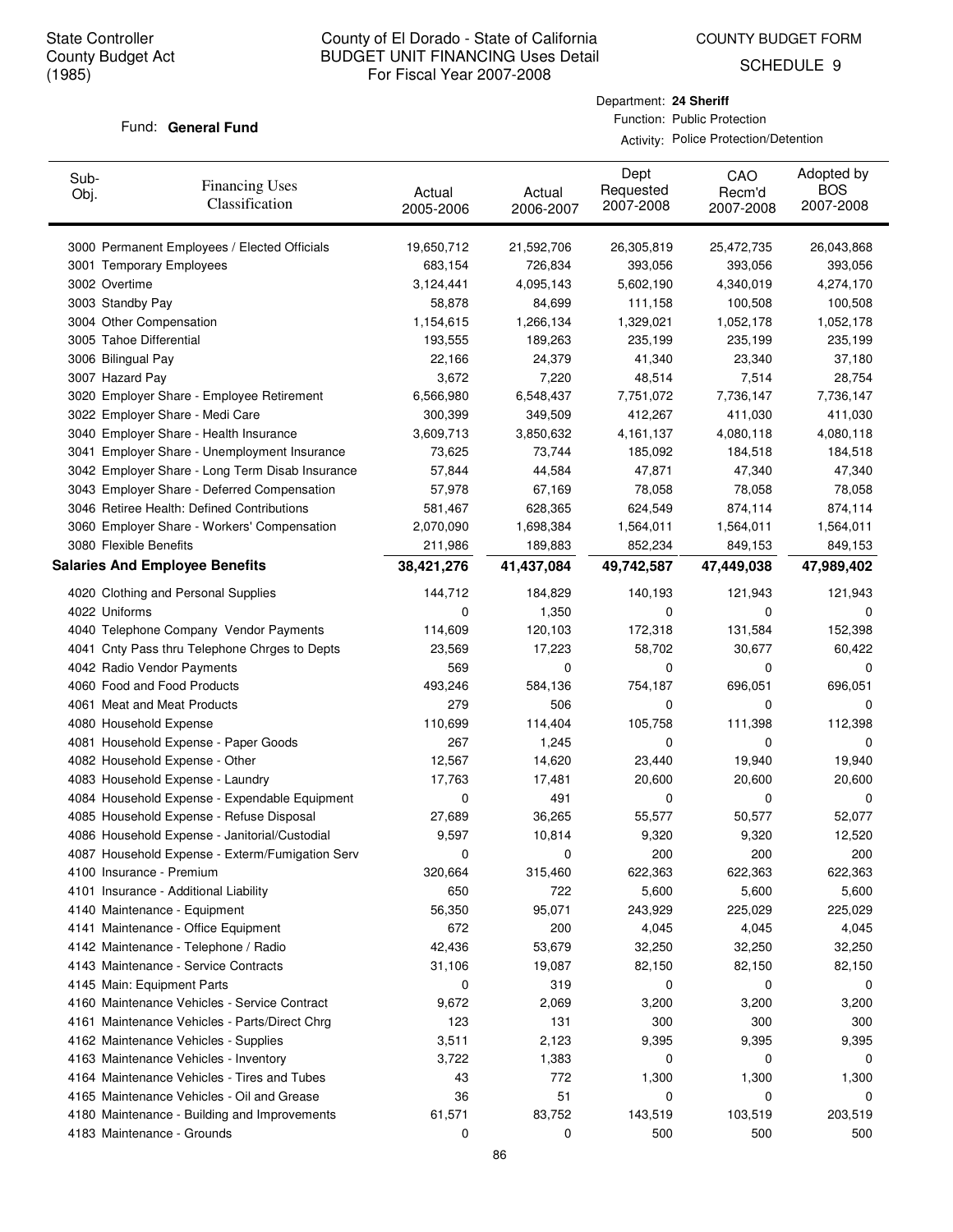COUNTY BUDGET FORM

SCHEDULE 9

### Fund: General Fund

Department: **24 Sheriff** Function: Public Protection

Activity: Police Protection/Detention

| Sub-<br>Obj. | <b>Financing Uses</b><br>Classification      | Actual<br>2005-2006 | Actual<br>2006-2007 | Dept<br>Requested<br>2007-2008 | CAO<br>Recm'd<br>2007-2008 | Adopted by<br><b>BOS</b><br>2007-2008 |
|--------------|----------------------------------------------|---------------------|---------------------|--------------------------------|----------------------------|---------------------------------------|
|              | 4200 Medical, Dental and Laboratory Supplies | 38                  | 378                 | 4,645                          | 4,645                      | 4,645                                 |
|              | 4201 Medical Supplies - Field                | 0                   | 7,794               | 0                              | 0                          | 0                                     |
|              | 4220 Memberships                             | 5,075               | 5,138               | 12,468                         | 11,768                     | 11,768                                |
|              | 4221 Memberships - Legislative Advocacy      | 4,214               | 4,641               | 5,000                          | 5,000                      | 5,000                                 |
|              | 4240 Miscellaneous Expense                   | 0                   | 69                  | 0                              | 0                          | 0                                     |
|              | 4260 Office Expense                          | 69,826              | 86,052              | 88,049                         | 88,049                     | 88,049                                |
|              | 4261 Postage                                 | 23,307              | 22,733              | 33,449                         | 33,449                     | 33,449                                |
|              | 4262 Software                                | 32,090              | 59,787              | 90,818                         | 78,818                     | 78,818                                |
|              | 4263 Subscription / Newspaper / Journals     | 7,627               | 6,850               | 8,829                          | 8,829                      | 8,829                                 |
|              | 4264 Books / Manuals                         | 4,785               | 2,020               | 4,280                          | 4,280                      | 4,280                                 |
|              | 4265 Law Books                               | 266                 | 3,783               | 4,515                          | 4,515                      | 4,515                                 |
|              | 4266 Printing / Duplicating                  | 6,063               | 8,507               | 8,495                          | 8,495                      | 8,495                                 |
|              | 4300 Professional and Specialized Services   | 304,557             | 162,140             | 306,950                        | 226,950                    | 226,950                               |
|              | 4308 External Data Processing Services       | 3,407               | 9,160               | 7,700                          | 7,700                      | 7,700                                 |
|              | 4320 Verbatim Report - Transcription         | 0                   | 11                  | 1,000                          | 1,000                      | 1,000                                 |
|              | 4322 Medical and Sobriety Examinations       | 135                 | 250                 | 500                            | 500                        | 500                                   |
|              | 4323 Psychiatric Medical Services            | 16,325              | 10,975              | 18,000                         | 12,500                     | 12,500                                |
|              | 4324 Medical, Dental and Lab Services        | 181,181             | 201,616             | 295,700                        | 229,700                    | 229,700                               |
|              | 4334 Fire Prevention and Inspection          | 437                 | 2,217               | 5,330                          | 5,330                      | 5,330                                 |
|              | 4400 Publication and Legal Notices           | 6,197               | 2,682               | 2,700                          | 2,700                      | 2,700                                 |
|              | 4420 Rents and Leases - Equipment            | 87,980              | 104,215             | 105,946                        | 105,946                    | 105,946                               |
|              | 4421 Security System                         | 0                   | 0                   | 300                            | 300                        | 300                                   |
|              | 4440 Rents and Leases- Building/Improvements | 172,187             | 207,422             | 231,408                        | 231,408                    | 352,572                               |
|              | 4460 Small Tools and Instruments             | 41,411              | 53,257              | 104,162                        | 74,162                     | 83,662                                |
|              | 4461 Minor Equipment                         | 314,066             | 326,154             | 256,810                        | 231,530                    | 289,229                               |
|              | 4462 Minor Computer Equipment                | 126,919             | 122,797             | 167,425                        | 104,326                    | 104,326                               |
|              | 4463 Minor Telephone and Radio Equipment     | 103,877             | 131,777             | 163,413                        | 153,413                    | 137,176                               |
|              | 4464 Minor Law Enforcement Equipment         | 142,077             | 182,659             | 86,115                         | 81,115                     | 81,115                                |
|              | 4465 Minor Vehicle Equipment                 | 58,246              | 112,805             | 163,290                        | 163,290                    | 163,290                               |
|              | 4500 Special Departmental Expense            | 134,805             | 198,190             | 236,164                        | 229,164                    | 254,164                               |
|              | 4502 Educational Materials                   | 185                 | 639                 | 250                            | 250                        | 250                                   |
|              | 4503 Staff Development                       | 118,813             | 135,317             | 244,193                        | 161,231                    | 161,231                               |
|              | 4505 SB 924 - Transportation and Travel      | 67,204              | 66,548              | 82,000                         | 60,100                     | 60,100                                |
|              | 4506 Film Development/Photography Supplies   | 2,842               | 3,909               | 5,375                          | 5,375                      | 5,375                                 |
|              | 4509 Detective Expense                       | 26,708              | 0                   | 5,000                          | 5,000                      | 5,000                                 |
|              | 4529 Software License                        | 152,767             | 86,263              | 124,289                        | 121,289                    | 121,289                               |
|              | 4534 Ammunition                              | 2,279               | 76,157              | 137,810                        | 137,810                    | 137,810                               |
|              | 4540 Staff Development                       | 0                   | 43                  | 0                              | 0                          | 0                                     |
|              | 4600 Transportation and Travel               | 399,937             | 471,863             | 646,349                        | 503,500                    | 503,500                               |
|              | 4601 Volunteer - Transportation and Travel   | 0                   | 0                   | 700                            | 600                        | 600                                   |
|              | 4602 Employee - Private Auto Mileage         | 18,581              | 23,318              | 60,268                         | 51,232                     | 51,232                                |
|              | 4604 Volunteer - Private Auto Mileage        | 0                   | 0                   | 100                            | 0                          | 0                                     |
|              | 4605 Vehicle - Rent Or Lease                 | 941,954             | 1,115,767           | 1,288,581                      | 1,251,348                  | 1,236,174                             |
|              | 4606 Fuel Purchases                          | 537,121             | 577,959             | 833,702                        | 494,452                    | 494,452                               |
|              | 4620 Utilities                               | 582,343             | 613,549             | 586,780                        | 586,780                    | 610,780                               |
|              | <b>Services And Supplies</b>                 | 6,183,957           | 6,885,699           | 8,917,703                      | 7,769,789                  | 8,132,000                             |
|              | 5000 Support and Care of Persons             | 118                 | 0                   | 0                              | 0                          | 0                                     |
|              | 5240 Contribution To Non-county Governmental | 17,608              | 190,972             | 0                              | 0                          | 0                                     |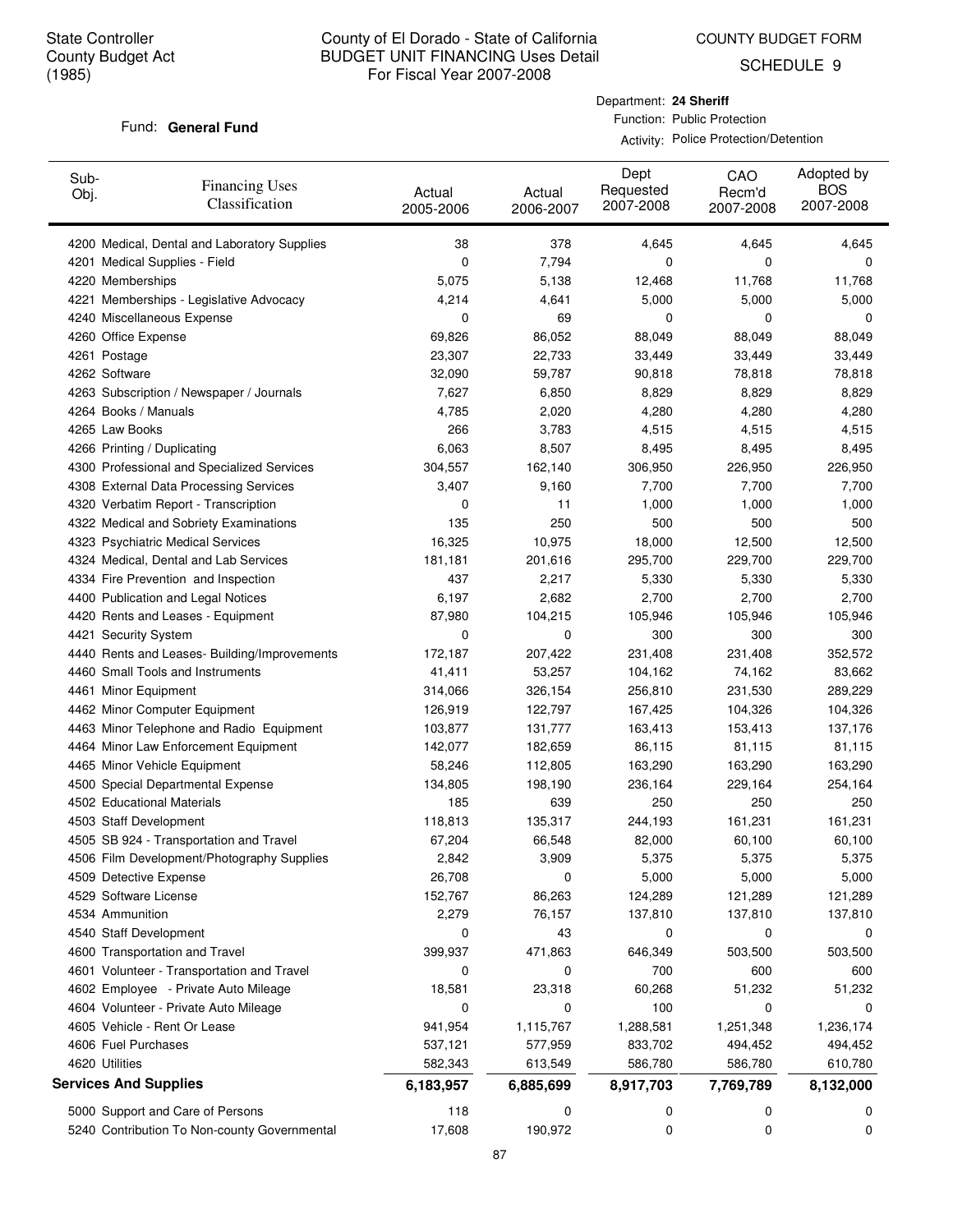## County of El Dorado - State of California BUDGET UNIT FINANCING Uses Detail For Fiscal Year 2007-2008

COUNTY BUDGET FORM

SCHEDULE 9

### Fund: General Fund

|                             |                                                | Department: 24 Sheriff |                                       |                                |                            |                                       |
|-----------------------------|------------------------------------------------|------------------------|---------------------------------------|--------------------------------|----------------------------|---------------------------------------|
|                             | Fund: General Fund                             |                        | Function: Public Protection           |                                |                            |                                       |
|                             |                                                |                        | Activity: Police Protection/Detention |                                |                            |                                       |
| Sub-<br>Obj.                | <b>Financing Uses</b><br><b>Classification</b> | Actual<br>2005-2006    | Actual<br>2006-2007                   | Dept<br>Requested<br>2007-2008 | CAO<br>Recm'd<br>2007-2008 | Adopted by<br><b>BOS</b><br>2007-2008 |
| 5300 Interfund Expenditures |                                                | 19,325                 | 27.007                                | 12.400                         | 12.400                     | 12,400                                |
|                             | 5306 Intrfnd Exp: Central Duplicating          | 150                    | 0                                     | 275                            | 275                        | 275                                   |
|                             | 5317 Intrfnd Exp: Detention Medical            | 1,625,510              | 0                                     | 2,253,720                      | 2,253,720                  | 15,000                                |
|                             | 5322 Intrfnd Exp: Privacy/Compliance Program   | 0                      | 0                                     | 27,708                         | 27,708                     | 27,708                                |
| ther Charges                |                                                | 1,662,711              | 217,980                               | 2,294,103                      | 2,294,103                  | 55,383                                |
|                             |                                                |                        |                                       |                                |                            |                                       |

| 1,662,711<br>286,482 | 217,980    | 2,294,103  | 2,294,103  | 55,383     |
|----------------------|------------|------------|------------|------------|
|                      |            |            |            |            |
|                      | 507,799    | 650,174    | 298,681    | 230,281    |
| 303,011              | 230,280    | 658,020    | 434,770    | 711,626    |
| 0                    | 0          | 0          | 0          | 39,770     |
| 589,492              | 738,080    | 1,308,194  | 733,451    | 981,677    |
| 0                    | 96,049     | 8,900      | 63,400     | 63,400     |
| $\bf{0}$             | 96,049     | 8,900      | 63,400     | 63,400     |
| 12,385               | 15,558     | 19,463     | 19,463     | 19,463     |
| 1,665                | 674        | 1,550      | 1,550      | 1,550      |
| 141,287              | 171,674    | 164,339    | 163,989    | 163,989    |
| $-15,507$            | $-24,315$  | 0          | 0          | 0          |
| 2,952                | 6,285      | 8,373      | 8,373      | 10,573     |
| 31,753               | 44,048     | 36,945     | 36,945     | 36,945     |
| 32,934               | 24,623     | 23,126     | 23,126     | 23,126     |
| 5,493                | 6,083      | 5,296      | 5,296      | 5,296      |
| 149,009              | 131,303    | 127,087    | 127,087    | 127,087    |
| 73,860               | 85,200     | 124,200    | 124,200    | 96,900     |
| 1,697                | 2,222      | 3,500      | 3,500      | 3,500      |
| 0                    | 147        | 0          | 0          | 0          |
| 195                  | 561        | 0          | 0          | $\Omega$   |
| 124,068              | 107,626    | 87,300     | 87,300     | 87,300     |
| 64,364               | 56,724     | 51,840     | 51,840     | 51,840     |
| 626,155              | 628,412    | 653,019    | 652,669    | 627,569    |
| 0                    | 0          | $-14,750$  | $-29,500$  | $-27,418$  |
| $\mathbf 0$          | 0          | $-14,750$  | $-29,500$  | $-27,418$  |
| 47,483,591           | 50,003,303 | 62,909,756 | 58,932,950 | 57,822,013 |
| 14,341,751           | 13,214,613 | 15,439,310 | 16,124,685 | 13,749,023 |
| 33,141,840           | 36,788,691 | 47,470,446 | 42,808,265 | 44,072,990 |
|                      |            |            |            |            |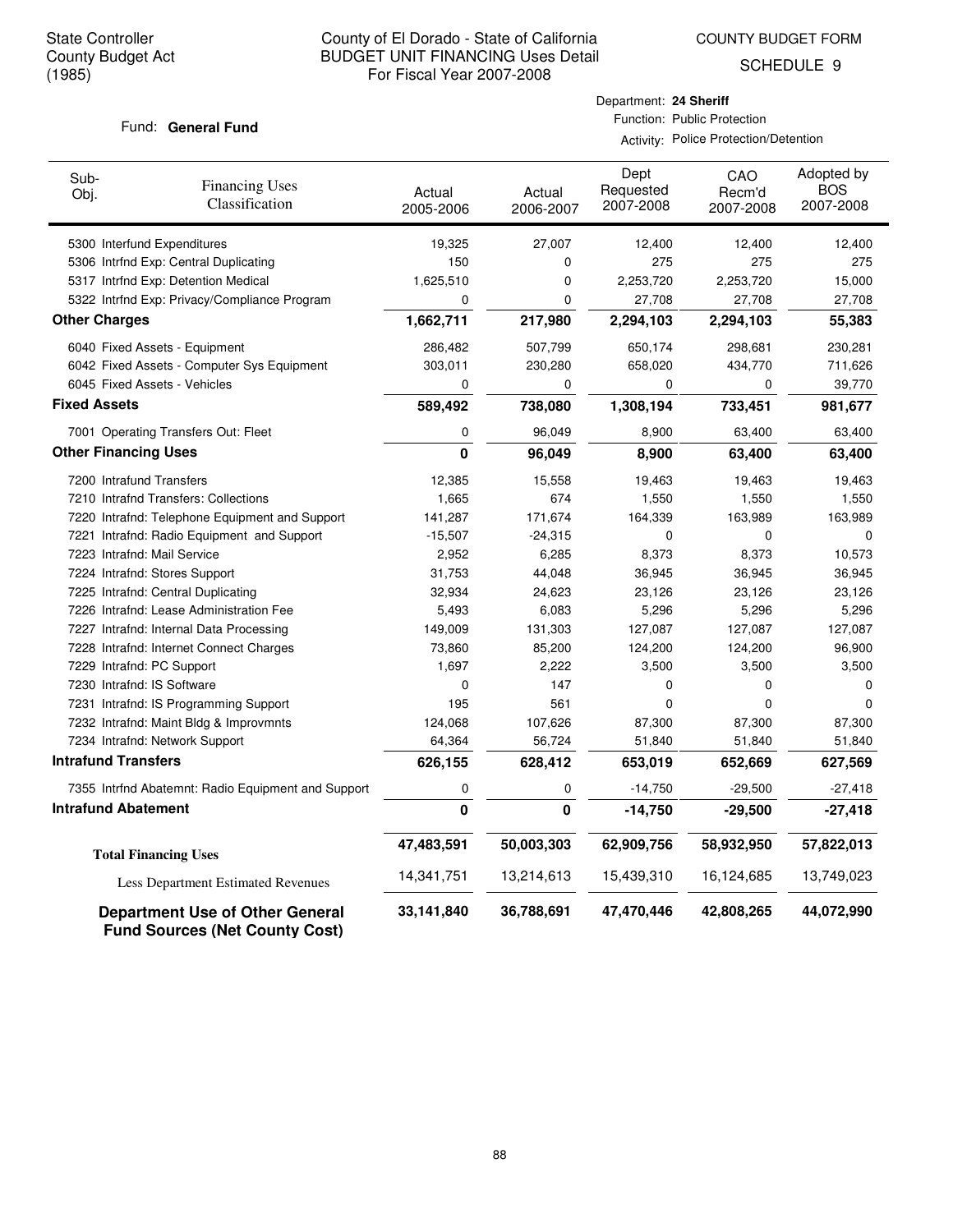COUNTY BUDGET FORM

SCHEDULE 9

### Fund: Jail Commissary

Department: **24 Sheriff** Function: Public Protection

| Sub-<br>Obj.                 | <b>Financing Uses</b><br>Classification                         | Actual<br>2005-2006 | Actual<br>2006-2007 | Dept<br>Requested<br>2007-2008 | CAO<br>Recm'd<br>2007-2008 | Adopted by<br><b>BOS</b><br>2007-2008 |
|------------------------------|-----------------------------------------------------------------|---------------------|---------------------|--------------------------------|----------------------------|---------------------------------------|
|                              | 3000 Permanent Employees / Elected Officials                    | 73,078              | 0                   | 0                              | 0                          | 0                                     |
| 3002 Overtime                |                                                                 | 2,925               | 0                   | 0                              | 0                          | 0                                     |
| 3004 Other Compensation      |                                                                 | 1,405               | 0                   | 0                              | 0                          | 0                                     |
| 3005 Tahoe Differential      |                                                                 | 1,809               | 0                   | 0                              | 0                          | 0                                     |
|                              | 3020 Employer Share - Employee Retirement                       | 27,567              | 0                   | 0                              | 0                          | 0                                     |
|                              | 3022 Employer Share - Medi Care                                 | 1,256               | 0                   | 0                              | 0                          | 0                                     |
|                              | 3040 Employer Share - Health Insurance                          | 23,422              | 0                   | 0                              | 0                          | 0                                     |
|                              | 3041 Employer Share - Unemployment Insurance                    | 478                 | 0                   | 0                              | 0                          | 0                                     |
|                              | 3042 Employer Share - Long Term Disab Insurance                 | 642                 | 0                   | 0                              | 0                          | 0                                     |
|                              | <b>Salaries And Employee Benefits</b>                           | 132,581             | 0                   | $\bf{0}$                       | $\bf{0}$                   | 0                                     |
|                              | 4020 Clothing and Personal Supplies                             | 5,637               | 7,171               | 5,500                          | 5,500                      | 5,500                                 |
| 4080 Household Expense       |                                                                 | 1,472               | 0                   | 0                              | 0                          | 0                                     |
|                              | 4140 Maintenance - Equipment                                    | 315                 | 810                 | 0                              | 0                          | 0                                     |
|                              | 4180 Maintenance - Building and Improvements                    | 282                 | 0                   | 0                              | 0                          | 0                                     |
| 4220 Memberships             |                                                                 | 55                  | 215                 | 0                              | 0                          | 0                                     |
| 4260 Office Expense          |                                                                 | 1,909               | 1,628               | 0                              | 0                          | 0                                     |
| 4261 Postage                 |                                                                 | 859                 | 1,213               | 2,150                          | 2,150                      | 2,150                                 |
|                              | 4263 Subscription / Newspaper / Journals                        | 258                 | 72                  | 150                            | 150                        | 150                                   |
| 4264 Books / Manuals         |                                                                 | 579                 | 0                   | 300                            | 300                        | 300                                   |
| 4265 Law Books               |                                                                 | -87                 | 346                 | 0                              | 0                          | 0                                     |
| 4266 Printing / Duplicating  |                                                                 | 273                 | 231                 | 0                              | 0                          | 0                                     |
|                              | 4300 Professional and Specialized Services                      | 55,533              | 58,118              | 0                              | 0                          | 0                                     |
|                              | 4324 Medical, Dental and Lab Services                           | 0                   | 12,584              | 0                              | 0                          | 0                                     |
|                              | 4420 Rents and Leases - Equipment                               | 6,557               | 6,000               | 0                              | 0                          | 0                                     |
|                              | 4460 Small Tools and Instruments                                | 1,894               | 1,567               | 0                              | 0                          | 0                                     |
| 4461 Minor Equipment         |                                                                 | 801                 | 652                 | 0                              | 0                          | 0                                     |
|                              | 4462 Minor Computer Equipment                                   | 0                   | 473                 | 0                              | 0                          | 0                                     |
|                              | 4500 Special Departmental Expense                               | 227,753             | 224,208             | 190,000                        | 190,000                    | 190,000                               |
| 4503 Staff Development       |                                                                 | 500                 | 0                   | 0                              | 0                          | 0                                     |
|                              | 4600 Transportation and Travel                                  | 1,188               | 347                 | 0                              | 0                          | 0                                     |
|                              | 4602 Employee - Private Auto Mileage                            | 140                 | 45                  | 0                              | 0                          | 0                                     |
|                              | 4605 Vehicle - Rent Or Lease                                    | 6                   | 0                   | 0                              | 0                          | 0                                     |
| 4606 Fuel Purchases          |                                                                 | 53                  | 126                 | 0                              | U                          | U                                     |
| 4620 Utilities               |                                                                 | 252                 | 0                   | 0                              | 0                          | 0                                     |
| <b>Services And Supplies</b> |                                                                 | 306,229             | 315,805             | 198,100                        | 198,100                    | 198,100                               |
| 5300 Interfund Expenditures  |                                                                 | 0                   | 25                  | 0                              | 0                          | 0                                     |
|                              | 5306 Intrfnd Exp: Central Duplicating                           | 142                 | $70\,$              | 0                              | 0                          | 0                                     |
| <b>Other Charges</b>         |                                                                 | 142                 | 95                  | 0                              | 0                          | 0                                     |
|                              | <b>Total Financing Uses</b>                                     | 438,951             | 315,900             | 198,100                        | 198,100                    | 198,100                               |
|                              | Less Department Estimated Revenues                              | 438,861             | 315,899             | 198,100                        | 198,100                    | 198,100                               |
|                              | <b>Department Use of Jail Commissary</b><br><b>Fund Balance</b> | 90                  | 0                   | 0                              | 0                          | 0                                     |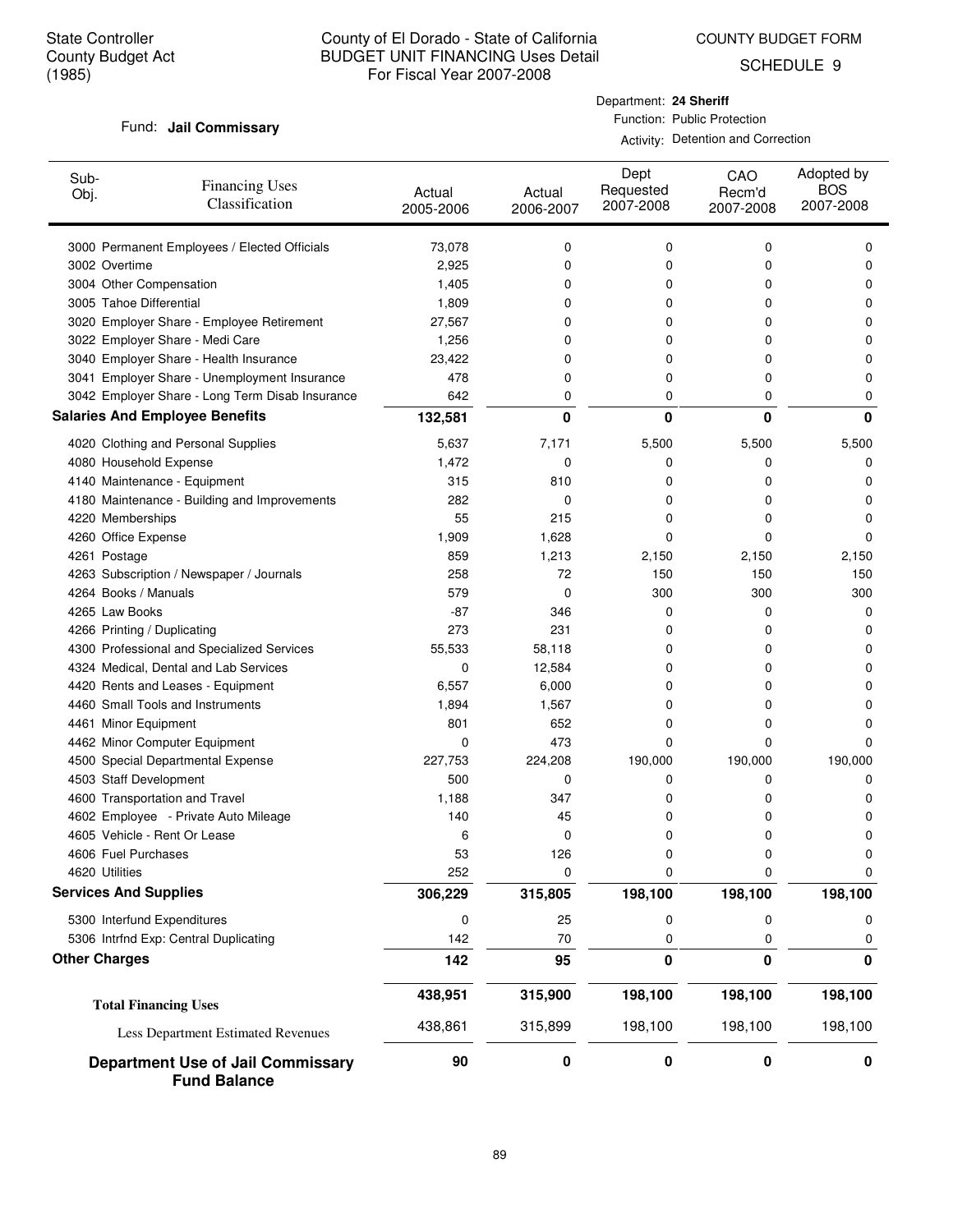COUNTY BUDGET FORM

SCHEDULE 9

### Fund: General Fund

### Department: **25 Probation** Function: Public Protection

| Sub-<br>Obj. | <b>Financing Uses</b><br>Classification         | Actual<br>2005-2006 | Actual<br>2006-2007 | Dept<br>Requested<br>2007-2008 | CAO<br>Recm'd<br>2007-2008 | Adopted by<br><b>BOS</b><br>2007-2008 |
|--------------|-------------------------------------------------|---------------------|---------------------|--------------------------------|----------------------------|---------------------------------------|
|              | 3000 Permanent Employees / Elected Officials    | 4,643,592           | 5,427,839           | 6,657,528                      | 6,440,080                  | 6,542,619                             |
|              | 3001 Temporary Employees                        | 294,505             | 363,191             | 235,010                        | 215,010                    | 215,010                               |
|              | 3002 Overtime                                   | 375,348             | 414,182             | 251,948                        | 250,987                    | 271,775                               |
|              | 3004 Other Compensation                         | 97,330              | 101,373             | 22,799                         | 22,799                     | 22,799                                |
|              | 3005 Tahoe Differential                         | 104,894             | 112,998             | 136,199                        | 136,199                    | 136,199                               |
|              | 3006 Bilingual Pay                              | 5,252               | 6,820               | 6,240                          | 6,240                      | 6,240                                 |
|              | 3020 Employer Share - Employee Retirement       | 1,471,024           | 1,551,401           | 1,915,847                      | 1,915,847                  | 1,915,847                             |
|              | 3022 Employer Share - Medi Care                 | 74,712              | 88,359              | 92,149                         | 92,149                     | 92,149                                |
|              | 3040 Employer Share - Health Insurance          | 961,041             | 1,085,505           | 1,378,359                      | 1,316,980                  | 1,316,980                             |
|              | 3041 Employer Share - Unemployment Insurance    | 25,576              | 28,509              | 49,157                         | 49,157                     | 49,157                                |
|              | 3042 Employer Share - Long Term Disab Insurance | 26,500              | 21,982              | 23,595                         | 23,595                     | 23,595                                |
|              | 3043 Employer Share - Deferred Compensation     | 12,565              | 14,706              | 18,145                         | 18,145                     | 18,145                                |
|              | 3046 Retiree Health: Defined Contributions      | 170,886             | 187,463             | 199,952                        | 279,851                    | 279,851                               |
|              | 3060 Employer Share - Workers' Compensation     | 267,156             | 134,038             | 108,651                        | 108,651                    | 108,651                               |
|              | 3080 Flexible Benefits                          | 20,952              | 22,234              | 52,500                         | 52,500                     | 52,500                                |
|              | <b>Salaries And Employee Benefits</b>           | 8,551,333           | 9,560,599           | 11,148,080                     | 10,928,191                 | 11,051,518                            |
|              | 4020 Clothing and Personal Supplies             | 21,936              | 22,281              | 26,214                         | 26,214                     | 26,214                                |
|              | 4022 Uniforms                                   | 15,314              | 7,639               | 6,500                          | 6,500                      | 6,500                                 |
|              | 4040 Telephone Company Vendor Payments          | 7,134               | 9,572               | 11,154                         | 11,154                     | 11,154                                |
|              | 4041 Cnty Pass thru Telephone Chrges to Depts   | 3,862               | 4,587               | 13,440                         | 13,440                     | 13,440                                |
|              | 4060 Food and Food Products                     | 144,620             | 165,588             | 195,856                        | 170,856                    | 170,856                               |
|              | 4080 Household Expense                          | 38,734              | 42,371              | 46,436                         | 46,436                     | 46,436                                |
|              | 4085 Household Expense - Refuse Disposal        | 0                   | 13,712              | 14,400                         | 14,400                     | 14,400                                |
|              | 4086 Household Expense - Janitorial/Custodial   | 8,559               | 7,906               | 13,500                         | 13,500                     | 13,500                                |
|              | 4100 Insurance - Premium                        | 20,658              | 21,155              | 46,275                         | 46,275                     | 46,275                                |
|              | 4140 Maintenance - Equipment                    | 603                 | 1,482               | 11,178                         | 11,178                     | 11,178                                |
|              | 4143 Maintenance - Service Contracts            | 270                 | 120                 | 0                              | 0                          | 0                                     |
|              | 4160 Maintenance Vehicles - Service Contract    | 0                   | 68                  | 0                              | 0                          | 0                                     |
|              | 4161 Maintenance Vehicles - Parts/Direct Chrg   | 0                   | 8                   | 0                              | 0                          | 0                                     |
|              | 4162 Maintenance Vehicles - Supplies            | 0                   | 120                 | 0                              | 0                          | 0                                     |
|              | 4163 Maintenance Vehicles - Inventory           | 0                   | 74                  | 0                              | 0                          | 0                                     |
|              | 4164 Maintenance Vehicles - Tires and Tubes     | 0                   | 0                   | 1,000                          | 1,000                      | 1,000                                 |
|              | 4180 Maintenance - Building and Improvements    | 8,248               | 11,069              | 7,398                          | 7,398                      | 7,398                                 |
|              | 4200 Medical, Dental and Laboratory Supplies    | 0                   | 330                 | 3,575                          | 3,575                      | 3,575                                 |
|              | 4220 Memberships                                | 2,668               | 1,380               | 1,032                          | 1,032                      | 1,032                                 |
|              | 4221 Memberships - Legislative Advocacy         | 0                   | 0                   | 3,708                          | 3,708                      | 3,708                                 |
|              | 4260 Office Expense                             | 28,800              | 37,708              | 34,750                         | 29,750                     | 29,750                                |
|              | 4261 Postage                                    | 11,905              | 12,210              | 14,000                         | 14,000                     | 14,000                                |
|              | 4262 Software                                   | 0                   | 3,825               | 200                            | 200                        | 200                                   |
|              | 4263 Subscription / Newspaper / Journals        | 868                 | 752                 | 4,920                          | 1,920                      | 1,920                                 |
|              | 4265 Law Books                                  | 2,017               | 2,549               | 4,085                          | 4,085                      | 4,085                                 |
|              | 4300 Professional and Specialized Services      | 126,333             | 143,033             | 550,351                        | 545,351                    | 640,038                               |
|              | 4318 Interpreter                                | 464                 | 0                   | 1,545                          | 1,545                      | 1,545                                 |
|              | 4323 Psychiatric Medical Services               | 8,200               | 9,000               | 11,250                         | 11,250                     | 11,250                                |
|              | 4324 Medical, Dental and Lab Services           | 7,915               | 54,506              | 113,386                        | 108,386                    | 108,386                               |
|              | 4329 Probation - Non Govmt Agency Assist        | 925                 | 625                 | 1,200                          | 1,200                      | 1,200                                 |
|              | 4400 Publication and Legal Notices              | 0                   | 0                   | 100                            | 100                        | 100                                   |
|              | 4420 Rents and Leases - Equipment               | 20,785              | 19,602              | 23,429                         | 20,549                     | 20,549                                |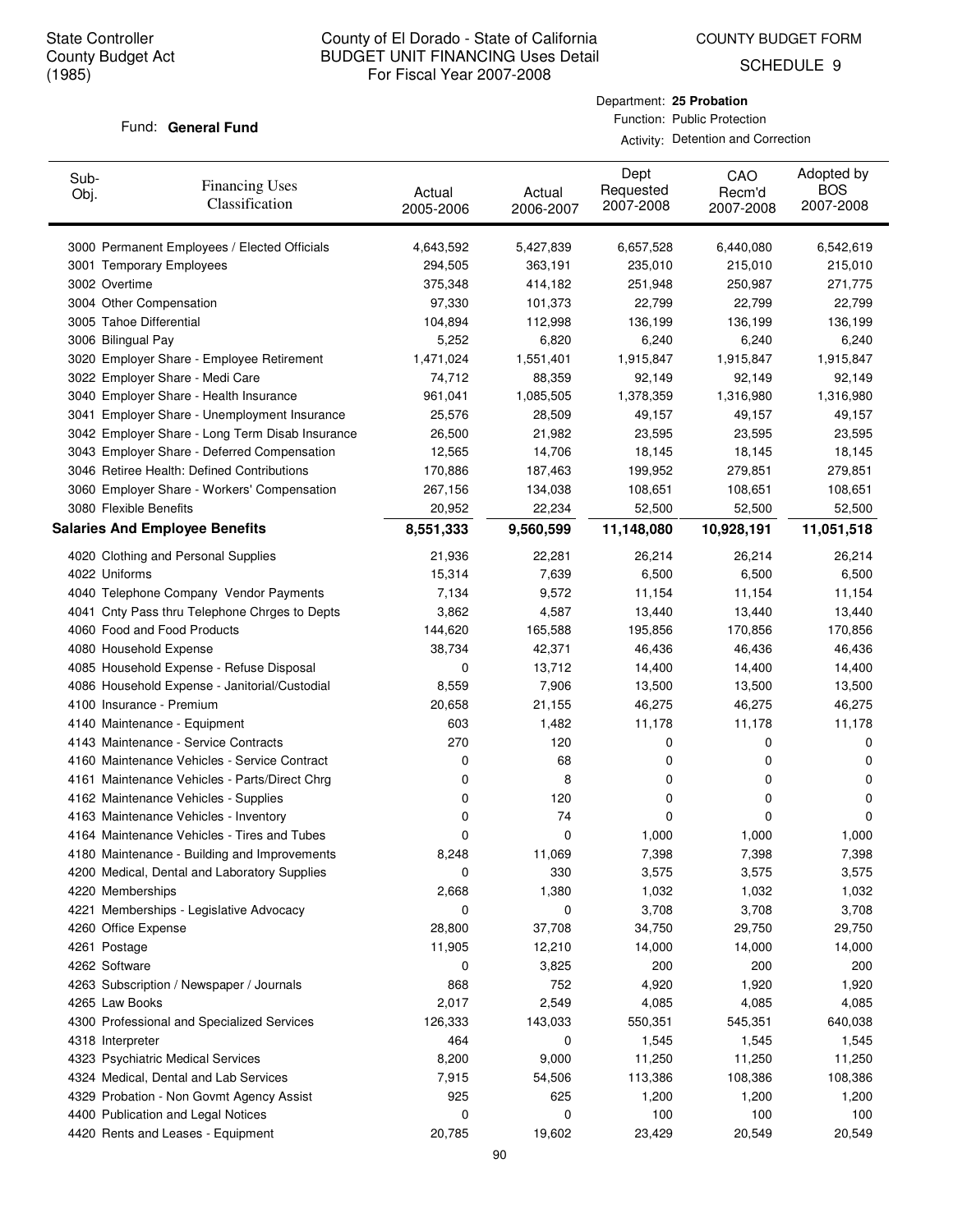COUNTY BUDGET FORM

SCHEDULE 9

### Fund: General Fund

Department: **25 Probation** Function: Public Protection

| Sub-<br>Obj.        | <b>Financing Uses</b><br>Classification        | Actual<br>2005-2006 | Actual<br>2006-2007 | Dept<br>Requested<br>2007-2008 | CAO<br>Recm'd<br>2007-2008 | Adopted by<br><b>BOS</b><br>2007-2008 |
|---------------------|------------------------------------------------|---------------------|---------------------|--------------------------------|----------------------------|---------------------------------------|
|                     | 4440 Rents and Leases- Building/Improvements   | 84,689              | 85,797              | 87,390                         | 87,390                     | 187,140                               |
|                     | 4460 Small Tools and Instruments               | 1,679               | 440                 | 1,600                          | 1,600                      | 1,600                                 |
|                     | 4461 Minor Equipment                           | 41,796              | 56,642              | 27,418                         | 27,418                     | 31,168                                |
|                     | 4462 Minor Computer Equipment                  | 44,046              | 37,002              | 28,000                         | 2,500                      | 2,500                                 |
|                     | 4463 Minor Telephone and Radio Equipment       | 4,151               | 35,574              | 44,010                         | 44,010                     | 39,010                                |
|                     | 4464 Minor Law Enforcement Equipment           | 11,322              | 19,624              | 25,763                         | 25,763                     | 25,763                                |
|                     | 4465 Minor Vehicle Equipment                   | 0                   | 535                 | 5,750                          | 4,750                      | 2,750                                 |
|                     | 4500 Special Departmental Expense              | 6,801               | 10,524              | 25,631                         | 21,631                     | 21,631                                |
|                     | 4501 Special Projects                          | 324                 | 859                 | 1,200                          | 1,200                      | 1,200                                 |
|                     | 4503 Staff Development                         | 2,598               | 9,015               | 58,281                         | 38,281                     | 28,281                                |
|                     | 4505 SB 924 - Transportation and Travel        | 43,079              | 103,445             | 150,000                        | 135,000                    | 125,000                               |
|                     | 4529 Software License                          | 2,792               | 45,505              | 44,382                         | 44,382                     | 11,882                                |
|                     | 4534 Ammunition                                | 0                   | 0                   | 11,000                         | 6,000                      | 6,000                                 |
|                     | 4600 Transportation and Travel                 | 5,820               | 7,167               | 17,478                         | 17,478                     | 17,478                                |
|                     | 4602 Employee - Private Auto Mileage           | 13,144              | 16,539              | 18,954                         | 18,954                     | 18,954                                |
|                     | 4605 Vehicle - Rent Or Lease                   | 41,475              | 69,605              | 80,456                         | 80,456                     | 80,456                                |
|                     | 4606 Fuel Purchases                            | 18,384              | 28,416              | 42,260                         | 42,260                     | 42,260                                |
|                     | 4620 Utilities                                 | 169,978             | 170,261             | 201,300                        | 181,300                    | 181,300                               |
|                     | <b>Services And Supplies</b>                   | 972,897             | 1,290,222           | 2,031,755                      | 1,895,375                  | 2,034,062                             |
|                     | 5000 Support and Care of Persons               | 66,193              | 22,170              | 210,475                        | 135,475                    | 135,475                               |
|                     | 5240 Contribution To Non-county Governmental   | 0                   | 6,910               | 0                              | 0                          | 0                                     |
|                     | 5300 Interfund Expenditures                    | 21,578              | 4,512               | 5,125                          | 5,125                      | 5,125                                 |
|                     | 5319 Intrfnd Exp: Mental Health Services       | 0                   | 32,084              | 35,000                         | 35,000                     | 35,000                                |
|                     | 5322 Intrfnd Exp: Privacy/Compliance Program   | 0                   | 0                   | 8,871                          | 8,871                      | 8,871                                 |
|                     | <b>Other Charges</b>                           | 87,771              | 65,676              | 259,471                        | 184,471                    | 184,471                               |
|                     | 6023 Fixed Assets - Construction               | 0                   | 6,277               | 0                              | 0                          | 0                                     |
|                     | 6040 Fixed Assets - Equipment                  | 47,190              | 11,734              | 44,610                         | 28,000                     | 333,000                               |
|                     | 6042 Fixed Assets - Computer Sys Equipment     | 1,923               | 8,631               | 13,550                         | 8,550                      | 8,550                                 |
| <b>Fixed Assets</b> |                                                | 49,114              | 26,642              | 58,160                         | 36,550                     | 341,550                               |
|                     | 7000 Operating Transfers Out                   | 0                   | 13,900              | 0                              | 0                          | 0                                     |
|                     | 7001 Operating Transfers Out: Fleet            | 0                   | 71,834              | 31,000                         | 12,000                     | 12,000                                |
|                     | <b>Other Financing Uses</b>                    | 0                   | 85,734              | 31,000                         | 12,000                     | 12,000                                |
|                     | 7200 Intrafund Transfers                       | 16,417              | 17,607              | 1,454                          | 1,454                      | 1,454                                 |
|                     | 7210 Intrafnd Transfers: Collections           | 4,999               | 3,714               | 4,810                          | 4,810                      | 4,810                                 |
|                     | 7220 Intrafnd: Telephone Equipment and Support | 36,768              | 48,585              | 70,918                         | 70,918                     | 72,418                                |
|                     | 7221 Intrafnd: Radio Equipment and Support     | 4,579               | 9,926               | 12,000                         | 12,000                     | 12,000                                |
|                     | 7223 Intrafnd: Mail Service                    | 6,545               | 7,795               | 7,102                          | 7,102                      | 7,102                                 |
|                     | 7224 Intrafnd: Stores Support                  | 8,796               | 12,882              | 9,864                          | 9,864                      | 9,864                                 |
|                     | 7225 Intrafnd: Central Duplicating             | 8,222               | 10,575              | 13,300                         | 13,300                     | 17,800                                |
|                     | 7226 Intrafnd: Lease Administration Fee        | 2,306               | 2,634               | 2,391                          | 2,391                      | 2,391                                 |
|                     | 7227 Intrafnd: Internal Data Processing        | 112,980             | 154,697             | 185,040                        | 185,040                    | 185,040                               |
|                     | 7228 Intrafnd: Internet Connect Charges        | 2,955               | 2,580               | 3,390                          | 3,390                      | 3,390                                 |
|                     | 7229 Intrafnd: PC Support                      | 6,281               | 267                 | 15,000                         | 15,000                     | 15,000                                |
|                     | 7230 Intrafnd: IS Software                     | 0                   | 294                 | 0                              | 0                          | 0                                     |
|                     | 7231 Intrafnd: IS Programming Support          | 2,280               | 1,125               | 5,000                          | 5,000                      | 5,000                                 |
|                     | 7232 Intrafnd: Maint Bldg & Improvmnts         | 18,861              | 42,647              | 41,500                         | 41,500                     | 41,500                                |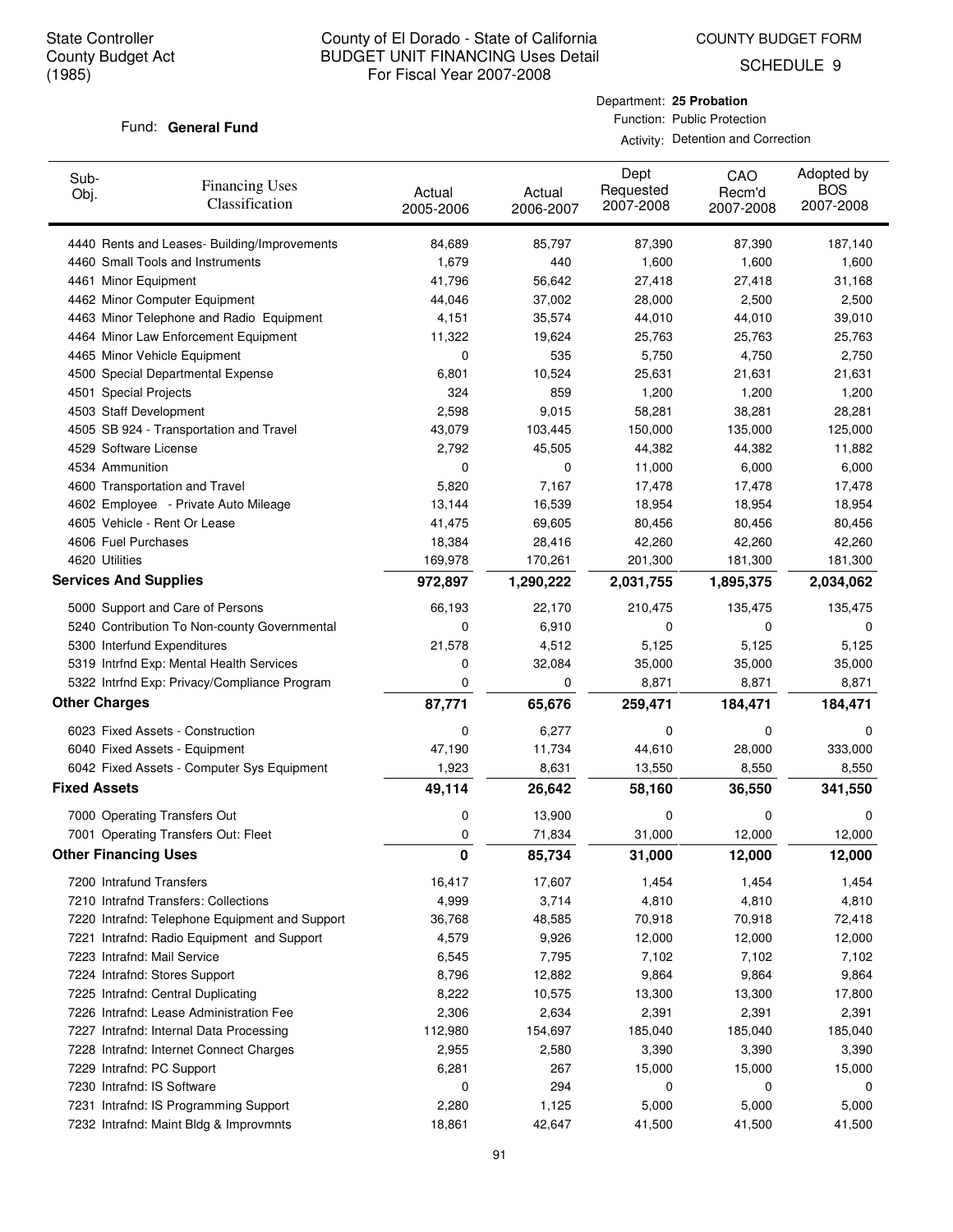COUNTY BUDGET FORM

SCHEDULE 9

### Fund: General Fund

| Sub-<br>Obj.               | <b>Financing Uses</b><br><b>Classification</b>                                  | Actual<br>2005-2006 | Actual<br>2006-2007 | Dept<br>Requested<br>2007-2008 | CAO<br>Recm'd<br>2007-2008 | Adopted by<br><b>BOS</b><br>2007-2008 |
|----------------------------|---------------------------------------------------------------------------------|---------------------|---------------------|--------------------------------|----------------------------|---------------------------------------|
|                            | 7234 Intrafnd: Network Support                                                  | 79,646              | 90,417              | 104,767                        | 104,767                    | 104,767                               |
| <b>Intrafund Transfers</b> |                                                                                 | 311,634             | 405.747             | 476.536                        | 476.536                    | 482,536                               |
|                            | <b>Total Financing Uses</b>                                                     | 9,972,748           | 11,434,621          | 14.005.002                     | 13,533,123                 | 14,106,137                            |
|                            | <b>Less Department Estimated Revenues</b>                                       | 3,726,822           | 3,729,452           | 3,735,865                      | 3,826,904                  | 3,981,418                             |
|                            | <b>Department Use of Other General</b><br><b>Fund Sources (Net County Cost)</b> | 6,245,927           | 7,705,169           | 10,269,137                     | 9.706.219                  | 10,124,719                            |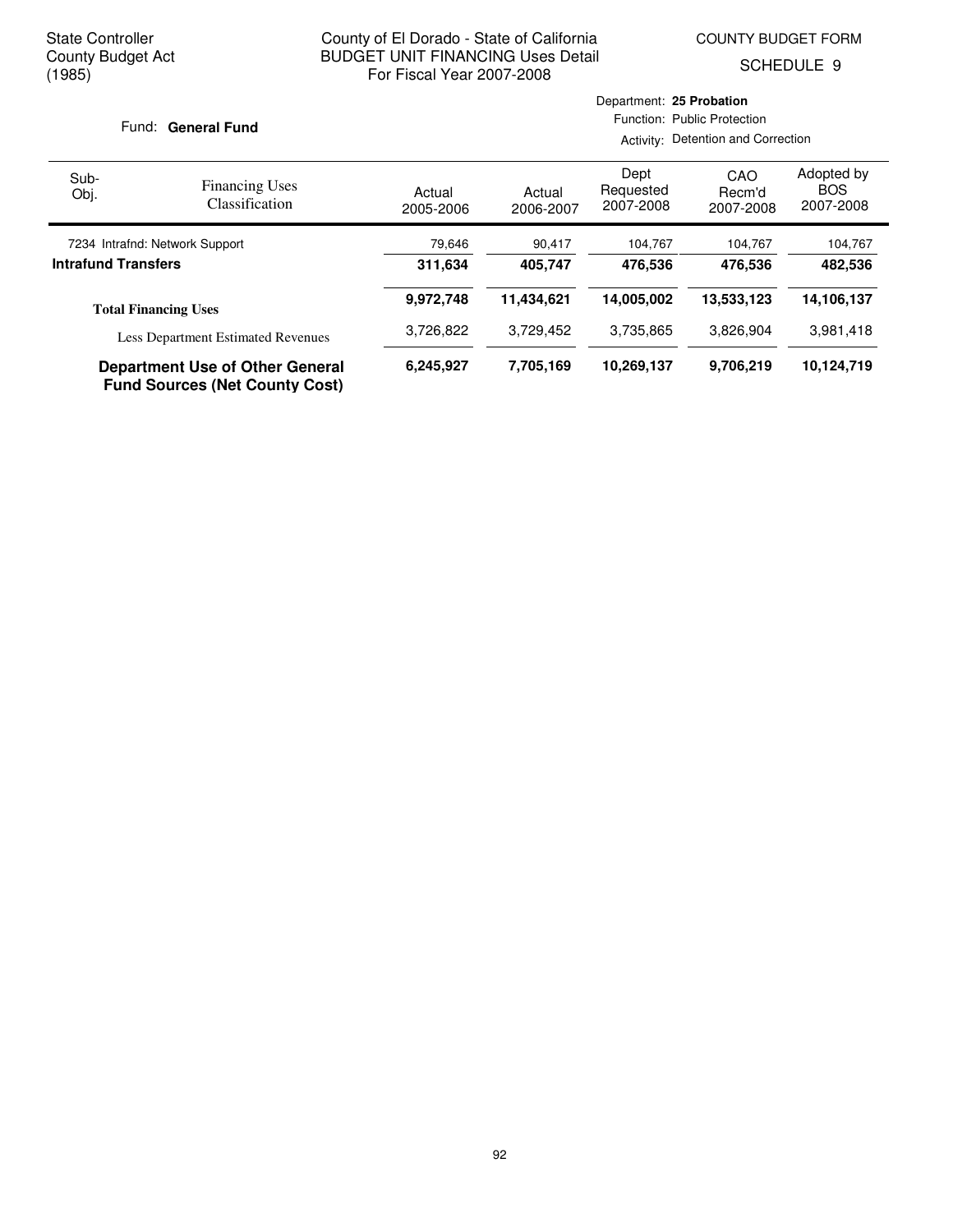Sub-Obj.

## County of El Dorado - State of California BUDGET UNIT FINANCING Uses Detail For Fiscal Year 2007-2008

COUNTY BUDGET FORM

SCHEDULE 9

### Fund: General Fund

3000 Permanent Employees / Elected Officials

Financing Uses Classification

Department: **26 Agricultural Commissioner** Function: Public Protection  $\lambda$  of Protection Inspection

|                      |                     |                                | Activity: Protection Inspection |                                       |  |
|----------------------|---------------------|--------------------------------|---------------------------------|---------------------------------------|--|
| Actual<br>2005-2006  | Actual<br>2006-2007 | Dept<br>Requested<br>2007-2008 | CAO<br>Recm'd<br>2007-2008      | Adopted by<br><b>BOS</b><br>2007-2008 |  |
| 569,152              | 652,328             | 735,213                        | 735,213                         | 735,213                               |  |
| 74,816               | 102,279             | 89,347                         | 69,597                          | 89,597                                |  |
| 8,538                | 8,114               | 7,500                          | 7,214                           | 7,214                                 |  |
| 13,310               | 6,118               | 0                              | 0                               | 0                                     |  |
| 106,915              | 116,839             | 135,411                        | 135,411                         | 135,411                               |  |
| $\sim$ $\sim$ $\sim$ | $-1 - 1 - 1$        |                                |                                 |                                       |  |

| 3001 Temporary Employees                        | 74,816  | 102,279   | 89,347    | 69,597    | 89,597    |
|-------------------------------------------------|---------|-----------|-----------|-----------|-----------|
| 3002 Overtime                                   | 8,538   | 8,114     | 7,500     | 7,214     | 7,214     |
| 3004 Other Compensation                         | 13,310  | 6,118     | 0         | 0         | 0         |
| 3020 Employer Share - Employee Retirement       | 106,915 | 116,839   | 135,411   | 135,411   | 135,411   |
| 3022 Employer Share - Medi Care                 | 9,487   | 10,913    | 10,587    | 10,587    | 10,587    |
| 3040 Employer Share - Health Insurance          | 125,045 | 128,163   | 139,509   | 136,239   | 136,239   |
| 3041 Employer Share - Unemployment Insurance    | 3,379   | 3,858     | 7,736     | 7,242     | 7,242     |
| 3042 Employer Share - Long Term Disab Insurance | 3,302   | 4,308     | 2,647     | 2,647     | 2,647     |
| 3043 Employer Share - Deferred Compensation     | 2,532   | 2,835     | 2,346     | 2,346     | 2,346     |
| 3046 Retiree Health: Defined Contributions      | 19,659  | 20,919    | 20,712    | 28,988    | 28,988    |
| 3060 Employer Share - Workers' Compensation     | 29,606  | 50,028    | 75,572    | 75,572    | 75,572    |
| 3080 Flexible Benefits                          | 5,194   | 4,133     | 14,594    | 14,594    | 14,594    |
| <b>Salaries And Employee Benefits</b>           | 970,935 | 1,110,835 | 1,241,174 | 1,225,650 | 1,245,650 |
| 4000 Agriculture                                | 20,543  | 17,164    | 36,000    | 34,500    | 34,500    |
| 4020 Clothing and Personal Supplies             | 2,271   | 1,176     | 3,500     | 3,000     | 3,000     |
| 4040 Telephone Company Vendor Payments          | 3,140   | 3,513     | 3,500     | 3,500     | 3,500     |
| 4041 Cnty Pass thru Telephone Chrges to Depts   | 312     | 219       | 2,000     | 2,000     | 2,000     |
| 4080 Household Expense                          | 0       | 0         | 1,000     | 1,000     | 1,000     |
| 4085 Household Expense - Refuse Disposal        | 0       | 207       | 0         | 0         | 0         |
| 4100 Insurance - Premium                        | 4,286   | 3,579     | 2,371     | 2,371     | 2,371     |
| 4140 Maintenance - Equipment                    | 0       | 0         | 4,500     | 3,500     | 3,500     |
| 4141 Maintenance - Office Equipment             | 0       | 0         | 600       | 600       | 600       |
| 4160 Maintenance Vehicles - Service Contract    | 291     | 438       | 1,000     | 1,000     | 1,000     |
| 4161 Maintenance Vehicles - Parts/Direct Chrg   | 0       | 0         | 500       | 500       | 500       |
| 4162 Maintenance Vehicles - Supplies            | 27      | 0         | 100       | 100       | 100       |
| 4163 Maintenance Vehicles - Inventory           | 71      | 71        | 0         | 0         | 0         |
| 4164 Maintenance Vehicles - Tires and Tubes     | 1,111   | 386       | 1,600     | 1,600     | 1,600     |
| 4165 Maintenance Vehicles - Oil and Grease      | 1,332   | 9         | 100       | 100       | 100       |
| 4180 Maintenance - Building and Improvements    | 0       | 7         | 400       | 400       | 400       |
| 4197 Maintenance: Building Supplies             | 0       | 162       | 0         | 0         | 0         |
| 4220 Memberships                                | 3,700   | 4,277     | 4,875     | 4,875     | 4,875     |
| 4221 Memberships - Legislative Advocacy         | 13,281  | 13,351    | 13,351    | 13,351    | 13,351    |
| 4260 Office Expense                             | 4,941   | 7,610     | 6,000     | 6,000     | 6,000     |
| 4261 Postage                                    | 2,568   | 3,057     | 3,200     | 3,200     | 3,200     |
| 4262 Software                                   | 4,113   | 1,052     | 1,572     | 1,572     | 1,572     |
| 4263 Subscription / Newspaper / Journals        | 73      | 247       | 500       | 500       | 500       |
| 4264 Books / Manuals                            | 226     | 2,166     | 600       | 600       | 600       |
| 4265 Law Books                                  | 0       | 0         | 275       | 275       | 275       |
| 4266 Printing / Duplicating                     | 0       | 2,003     | 750       | 750       | 750       |
| 4300 Professional and Specialized Services      | 55,355  | 73,237    | 86,350    | 86,350    | 113,350   |
| 4324 Medical, Dental and Lab Services           | 824     | 4,440     | 2,160     | 2,160     | 2,160     |
| 4400 Publication and Legal Notices              | 275     | 370       | 400       | 400       | 400       |
| 4420 Rents and Leases - Equipment               | 2,850   | 3,127     | 3,500     | 3,500     | 3,500     |
| 4460 Small Tools and Instruments                | 3,847   | 3,724     | 2,450     | 2,450     | 2,450     |
| 4461 Minor Equipment                            | 30,150  | 2,892     | 4,600     | 3,000     | 3,000     |
| 4462 Minor Computer Equipment                   | 5,216   | 1,534     | 0         | 0         | 0         |
| 4464 Minor Law Enforcement Equipment            | 198     | 623       | 0         | 0         | 0         |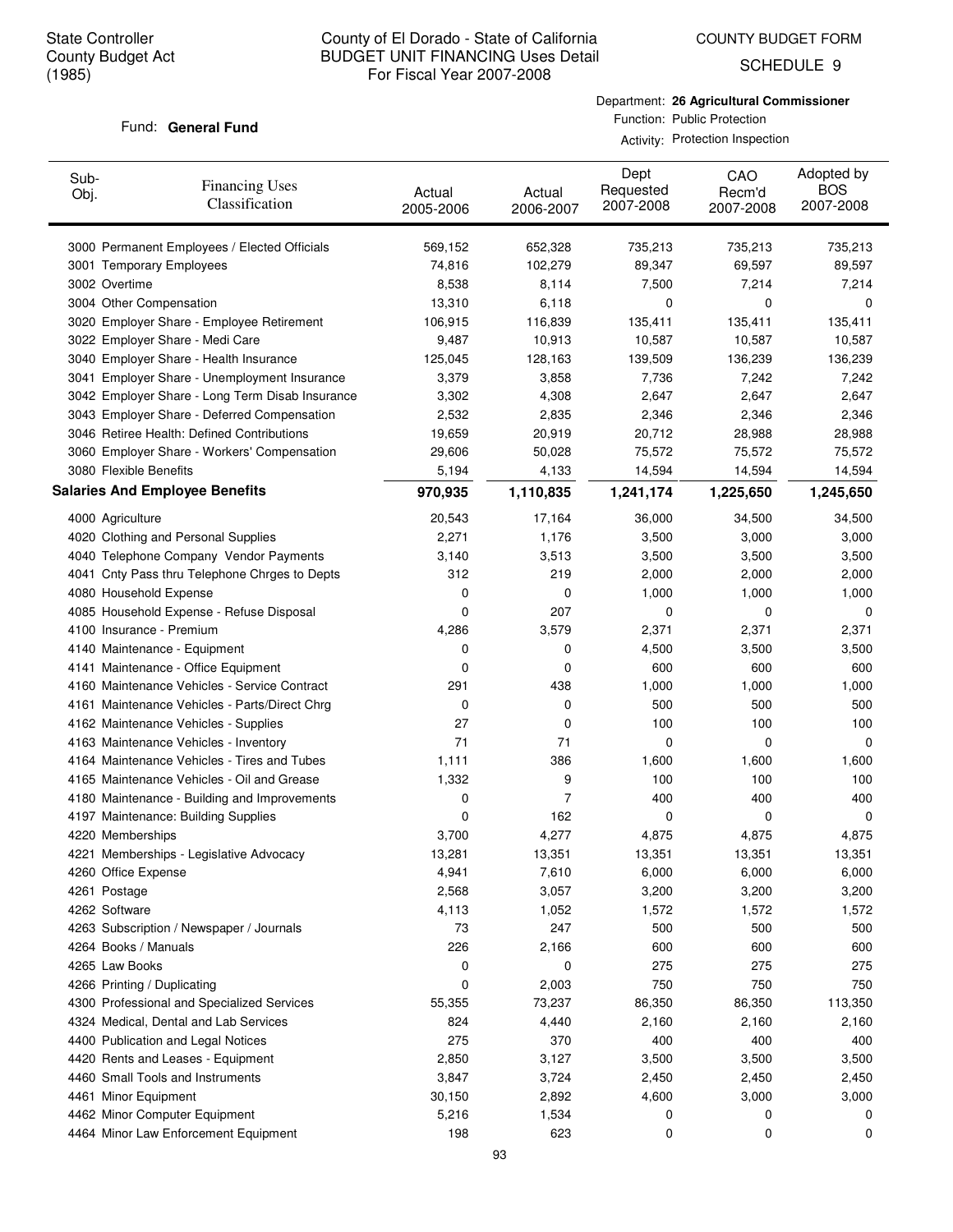COUNTY BUDGET FORM

SCHEDULE 9

### Fund: General Fund

Department: **26 Agricultural Commissioner** Function: Public Protection

Activity: Protection Inspection

| Sub-<br>Obj.                 | <b>Financing Uses</b><br>Classification                                         | Actual<br>2005-2006 | Actual<br>2006-2007 | Dept<br>Requested<br>2007-2008 | CAO<br>Recm'd<br>2007-2008 | Adopted by<br><b>BOS</b><br>2007-2008 |
|------------------------------|---------------------------------------------------------------------------------|---------------------|---------------------|--------------------------------|----------------------------|---------------------------------------|
|                              | 4500 Special Departmental Expense                                               | 845                 | 643                 | 3,800                          | 2,500                      | 2,500                                 |
| 4501 Special Projects        |                                                                                 | 0                   | 541                 | 0                              | 0                          | 0                                     |
| 4503 Staff Development       |                                                                                 | 1,120               | 1,074               | 2,000                          | 2,000                      | 2,000                                 |
| 4529 Software License        |                                                                                 | 695                 | 1,649               | 11,201                         | 11,201                     | 11,201                                |
| 4571 Signs                   |                                                                                 | 8,917               | 0                   | 0                              | 0                          | 0                                     |
|                              | 4600 Transportation and Travel                                                  | 1,765               | 2,419               | 3,900                          | 3,000                      | 3,000                                 |
|                              | 4602 Employee - Private Auto Mileage                                            | 1,202               | 1,200               | 1,622                          | 1,622                      | 1,622                                 |
|                              | 4605 Vehicle - Rent Or Lease                                                    | 43,166              | 58,988              | 51,749                         | 50,000                     | 50,000                                |
| 4606 Fuel Purchases          |                                                                                 | 21,530              | 26,063              | 22,000                         | 22,000                     | 22,000                                |
| <b>Services And Supplies</b> |                                                                                 | 240,241             | 243,217             | 284,026                        | 275,477                    | 302,477                               |
| 5011 Transportation          |                                                                                 | 0                   | 65                  | 0                              | 0                          | 0                                     |
|                              | 5300 Interfund Expenditures                                                     | 38,704              | 3,356               | 1,000                          | 1,000                      | 1,000                                 |
|                              | 5322 Intrfnd Exp: Privacy/Compliance Program                                    | 0                   | 0                   | 919                            | 919                        | 919                                   |
| <b>Other Charges</b>         |                                                                                 | 38,704              | 3,421               | 1,919                          | 1,919                      | 1,919                                 |
|                              | 6020 Fixed Assets - Building and Improvement                                    | 3,700               | 0                   | 0                              | 0                          | 0                                     |
|                              | 6040 Fixed Assets - Equipment                                                   | 3,321               | 47,250              | 0                              | 0                          | 0                                     |
|                              | 6042 Fixed Assets - Computer Sys Equipment                                      | 13,238              | 0                   | 0                              | 0                          | 0                                     |
| <b>Fixed Assets</b>          |                                                                                 | 20,259              | 47,250              | 0                              | 0                          | 0                                     |
|                              | 7001 Operating Transfers Out: Fleet                                             | 0                   | 0                   | 3,000                          | 3,000                      | 3,000                                 |
| <b>Other Financing Uses</b>  |                                                                                 | 0                   | 0                   | 3,000                          | 3,000                      | 3,000                                 |
| 7200 Intrafund Transfers     |                                                                                 | 24,109              | 36,964              | 39,000                         | 39,000                     | 12,000                                |
|                              | 7220 Intrafnd: Telephone Equipment and Support                                  | 6,546               | 4,887               | 5,200                          | 5,200                      | 5,200                                 |
|                              | 7221 Intrafnd: Radio Equipment and Support                                      | 1,280               | 495                 | 240                            | 240                        | 240                                   |
| 7223 Intrafnd: Mail Service  |                                                                                 | 1,690               | 1,889               | 1,806                          | 1,806                      | 1,806                                 |
|                              | 7224 Intrafnd: Stores Support                                                   | 1,966               | 805                 | 179                            | 179                        | 179                                   |
|                              | 7225 Intrafnd: Central Duplicating                                              | 2,839               | 5,917               | 3,500                          | 3,000                      | 3,000                                 |
|                              | 7227 Intrafnd: Internal Data Processing                                         | 7,109               | 6,991               | 7,148                          | 7,148                      | 7,148                                 |
| 7229 Intrafnd: PC Support    |                                                                                 | 1,335               | 1,562               | 2,500                          | 2,000                      | 2,000                                 |
| 7230 Intrafnd: IS Software   |                                                                                 | 0                   | 294                 | 600                            | 600                        | 0                                     |
|                              | 7231 Intrafnd: IS Programming Support                                           | 855                 | 10,870              | 2,000                          | 1,500                      | 1,500                                 |
|                              | 7232 Intrafnd: Maint Bldg & Improvmnts                                          | 1,094               | 0                   | 500                            | 500                        | 500                                   |
|                              | 7234 Intrafnd: Network Support                                                  | 10,619              | 12,056              | 13,969                         | 13,969                     | 13,969                                |
| <b>Intrafund Transfers</b>   |                                                                                 | 59,442              | 82,729              | 76,642                         | 75,142                     | 47,542                                |
|                              | <b>Total Financing Uses</b>                                                     | 1,329,580           | 1,487,452           | 1,606,761                      | 1,581,188                  | 1,600,588                             |
|                              | Less Department Estimated Revenues                                              | 779,683             | 853,640             | 870,792                        | 888,792                    | 896,792                               |
|                              | <b>Department Use of Other General</b><br><b>Fund Sources (Net County Cost)</b> | 549,897             | 633,812             | 735,969                        | 692,396                    | 703,796                               |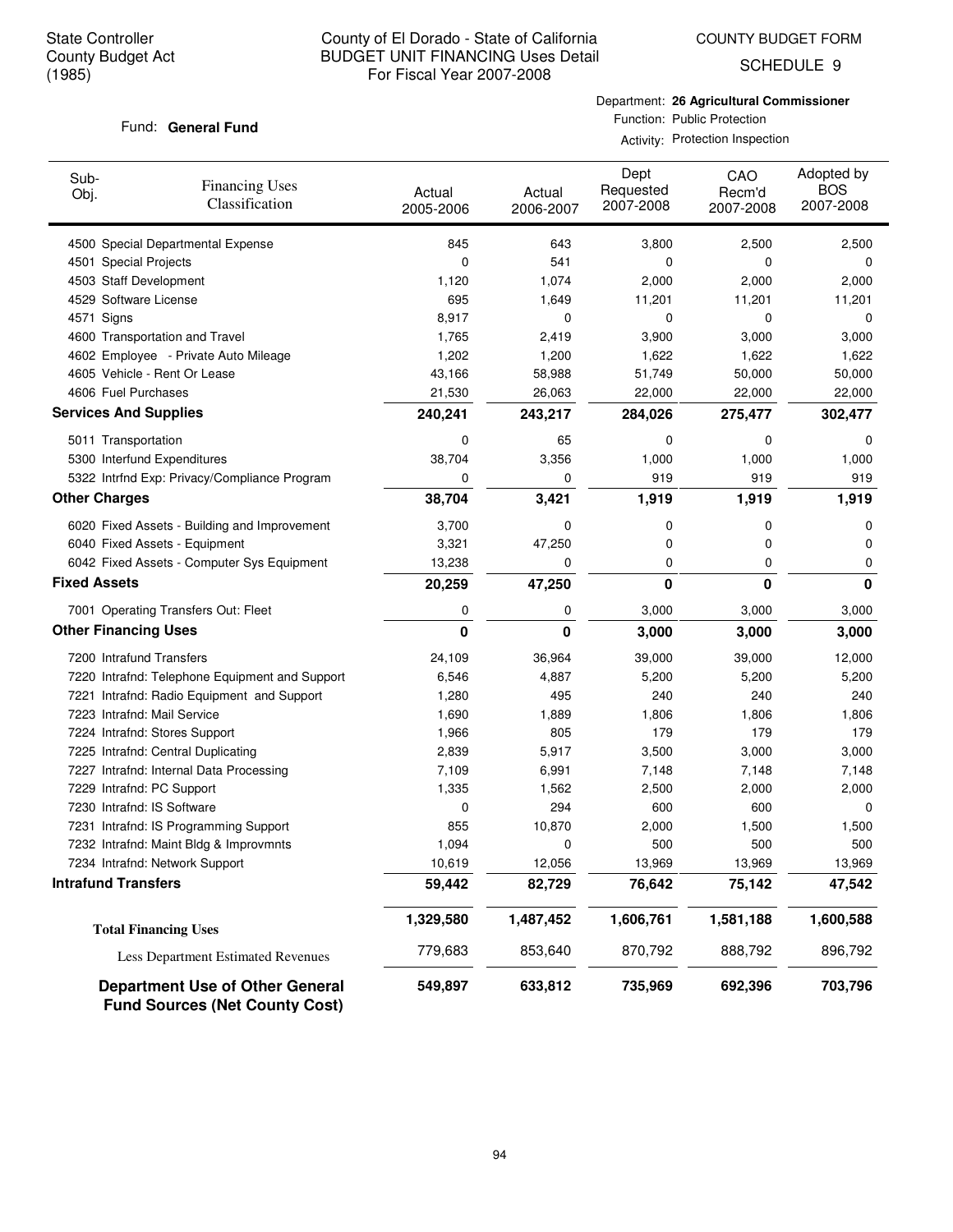COUNTY BUDGET FORM

SCHEDULE 9

### Fund: General Fund

Department: **27 Building Department** Function: Public Protection Activity: Protection Inspection

| Sub-<br>Obj. | <b>Financing Uses</b><br>Classification         | Actual<br>2005-2006 | Actual<br>2006-2007 | Dept<br>Requested<br>2007-2008 | CAO<br>Recm'd<br>2007-2008 | Adopted by<br><b>BOS</b><br>2007-2008 |
|--------------|-------------------------------------------------|---------------------|---------------------|--------------------------------|----------------------------|---------------------------------------|
|              | 3000 Permanent Employees / Elected Officials    | 3,545,572           | 0                   | 0                              | 0                          | 0                                     |
|              | 3001 Temporary Employees                        | 171,152             | 0                   | 0                              | 0                          | 0                                     |
|              | 3002 Overtime                                   | 148,346             | 0                   | 0                              | 0                          | 0                                     |
|              | 3004 Other Compensation                         | 61,292              | 0                   | 0                              | 0                          | 0                                     |
|              | 3005 Tahoe Differential                         | 16,909              | 0                   | 0                              | 0                          | 0                                     |
|              | 3020 Employer Share - Employee Retirement       | 704,191             | 0                   | 0                              | 0                          | 0                                     |
|              | 3021 Employer Share - O.a.s.d.i.                | 109                 | 0                   | 0                              | 0                          | 0                                     |
|              | 3022 Employer Share - Medi Care                 | 53,947              | 0                   | 0                              | 0                          | 0                                     |
|              | 3040 Employer Share - Health Insurance          | 687,621             | 0                   | 0                              | 0                          | 0                                     |
|              | 3041 Employer Share - Unemployment Insurance    | 16,178              | 0                   | 0                              | 0                          | 0                                     |
|              | 3042 Employer Share - Long Term Disab Insurance | 21,768              | 0                   | 0                              | 0                          | 0                                     |
|              | 3043 Employer Share - Deferred Compensation     | 8,097               | 0                   | 0                              | 0                          | 0                                     |
|              | 3046 Retiree Health: Defined Contributions      | 113,420             | 0                   | 0                              | 0                          | 0                                     |
|              | 3060 Employer Share - Workers' Compensation     | 126,777             | 0                   | 0                              | 0                          | 0                                     |
|              | 3080 Flexible Benefits                          | 9,425               | 0                   | 0                              | 0                          | 0                                     |
|              | <b>Salaries And Employee Benefits</b>           | 5,684,803           | 0                   | 0                              | 0                          | 0                                     |
|              | 4020 Clothing and Personal Supplies             | 433                 | 0                   | 0                              | 0                          | 0                                     |
|              | 4040 Telephone Company Vendor Payments          | 8,492               | 0                   | 0                              | 0                          | 0                                     |
|              | 4041 Cnty Pass thru Telephone Chrges to Depts   | 3,228               | 0                   | 0                              | 0                          | 0                                     |
|              | 4080 Household Expense                          | 36                  | 0                   | 0                              | 0                          | 0                                     |
|              | 4086 Household Expense - Janitorial/Custodial   | 6,196               | 0                   | 0                              | 0                          | 0                                     |
|              | 4100 Insurance - Premium                        | 9,401               | 0                   | 0                              | 0                          | 0                                     |
|              | 4160 Maintenance Vehicles - Service Contract    | 248                 | 0                   | 0                              | 0                          | 0                                     |
|              | 4163 Maintenance Vehicles - Inventory           | 129                 | 0                   | 0                              | 0                          | 0                                     |
|              | 4180 Maintenance - Building and Improvements    | 238                 | 0                   | 0                              | 0                          | 0                                     |
|              | 4220 Memberships                                | 1,169               | 0                   | 0                              | 0                          | 0                                     |
|              | 4221 Memberships - Legislative Advocacy         | 917                 | 0                   | 0                              | 0                          | 0                                     |
|              | 4260 Office Expense                             | 35,414              | 0                   | 0                              | 0                          | 0                                     |
|              | 4261 Postage                                    | 8,769               | 0                   | 0                              | 0                          | 0                                     |
|              | 4262 Software                                   | 34                  | 0                   | 0                              | 0                          | 0                                     |
|              | 4263 Subscription / Newspaper / Journals        | 1,278               | 0                   | 0                              | 0                          | 0                                     |
|              | 4264 Books / Manuals                            | 4,471               | 0                   | 0                              | 0                          | 0                                     |
|              | 4266 Printing / Duplicating                     | 2,841               | U                   | υ                              | U                          | U                                     |
|              | 4300 Professional and Specialized Services      | 153,627             | 0                   | 0                              | 0                          | 0                                     |
|              | 4322 Medical and Sobriety Examinations          | 555                 | 0                   | 0                              | 0                          | 0                                     |
|              | 4324 Medical, Dental and Lab Services           | 1,218               | 0                   | 0                              | 0                          | 0                                     |
|              | 4400 Publication and Legal Notices              | 5,954               | 0                   | 0                              | 0                          | 0                                     |
|              | 4420 Rents and Leases - Equipment               | 25,796              | 0                   | 0                              | 0                          | 0                                     |
|              | 4440 Rents and Leases- Building/Improvements    | 128,442             | 0                   | 0                              | 0                          | 0                                     |
|              | 4460 Small Tools and Instruments                | 1,167               | 0                   | 0                              | 0                          | 0                                     |
|              | 4461 Minor Equipment                            | 17,923              | 0                   | 0                              | 0                          | 0                                     |
|              | 4462 Minor Computer Equipment                   | 23,901              | 0                   | 0                              | 0                          | 0                                     |
|              | 4463 Minor Telephone and Radio Equipment        | 184                 | 0                   | 0                              | 0                          | 0                                     |
|              | 4500 Special Departmental Expense               | 143                 | 0                   | 0                              | 0                          | 0                                     |
|              | 4502 Educational Materials                      | 404                 | 0                   | 0                              | 0                          | 0                                     |
|              | 4503 Staff Development                          | 18,834              | 0                   | 0                              | 0                          | 0                                     |
|              | 4529 Software License                           | 7,368               | 0                   | 0                              | 0                          | 0                                     |
|              | 4600 Transportation and Travel                  | 5,619               | 0                   | 0                              | 0                          | 0                                     |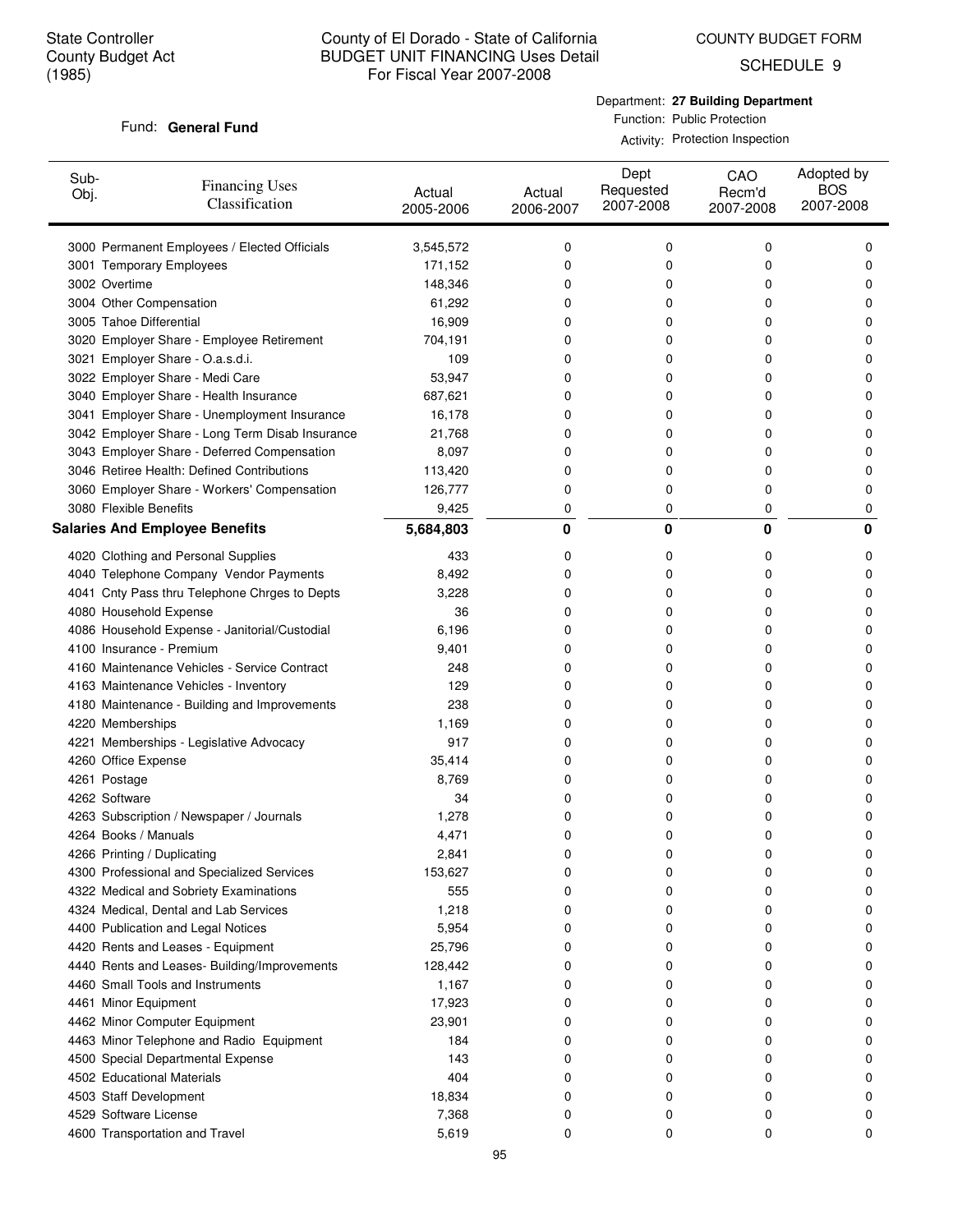COUNTY BUDGET FORM

SCHEDULE 9

### Fund: General Fund

## Department: **27 Building Department** Function: Public Protection

Activity: Protection Inspection

| Sub-<br>Obj.                 | <b>Financing Uses</b><br>Classification                                         | Actual<br>2005-2006 | Actual<br>2006-2007 | Dept<br>Requested<br>2007-2008 | CAO<br>Recm'd<br>2007-2008 | Adopted by<br><b>BOS</b><br>2007-2008 |
|------------------------------|---------------------------------------------------------------------------------|---------------------|---------------------|--------------------------------|----------------------------|---------------------------------------|
|                              | 4602 Employee - Private Auto Mileage                                            | 5,407               | 0                   | 0                              | 0                          | $\Omega$                              |
|                              | 4605 Vehicle - Rent Or Lease                                                    | 96,668              | 0                   | 0                              | 0                          | 0                                     |
| 4606 Fuel Purchases          |                                                                                 | 45,756              | 0                   | 0                              | 0                          | 0                                     |
| 4620 Utilities               |                                                                                 | 15,561              | 0                   | 0                              | 0                          | 0                                     |
| <b>Services And Supplies</b> |                                                                                 | 637,822             | 0                   | $\bf{0}$                       | $\Omega$                   | $\bf{0}$                              |
|                              | 5300 Interfund Expenditures                                                     | 2,118               | 0                   | 0                              | 0                          | 0                                     |
| <b>Other Charges</b>         |                                                                                 | 2,118               | $\mathbf{0}$        | $\mathbf{0}$                   | $\bf{0}$                   | $\Omega$                              |
|                              | 6040 Fixed Assets - Equipment                                                   | 68,266              | 0                   | 0                              | 0                          | 0                                     |
|                              | 6042 Fixed Assets - Computer Sys Equipment                                      | 6,055               | 0                   | 0                              | 0                          | 0                                     |
| <b>Fixed Assets</b>          |                                                                                 | 74,321              | 0                   | $\mathbf{0}$                   | $\bf{0}$                   | 0                                     |
| 7200 Intrafund Transfers     |                                                                                 | 50,440              | 0                   | 0                              | 0                          | 0                                     |
|                              | 7220 Intrafnd: Telephone Equipment and Support                                  | 61,968              | 0                   | 0                              | 0                          | 0                                     |
|                              | 7221 Intrafnd: Radio Equipment and Support                                      | 288                 | 0                   | 0                              | 0                          | 0                                     |
|                              | 7223 Intrafnd: Mail Service                                                     | 1,934               | 0                   | 0                              | 0                          | 0                                     |
|                              | 7224 Intrafnd: Stores Support                                                   | 3,866               | 0                   | 0                              | 0                          | $\Omega$                              |
|                              | 7225 Intrafnd: Central Duplicating                                              | 12,958              | 0                   | 0                              | 0                          | 0                                     |
|                              | 7226 Intrafnd: Lease Administration Fee                                         | 2,859               | 0                   | 0                              | 0                          | 0                                     |
|                              | 7227 Intrafnd: Internal Data Processing                                         | 147,487             | 0                   | 0                              | 0                          | $\Omega$                              |
|                              | 7229 Intrafnd: PC Support                                                       | 2,820               | 0                   | 0                              | 0                          | 0                                     |
|                              | 7230 Intrafnd: IS Software                                                      | 720                 | 0                   | 0                              | 0                          | O                                     |
|                              | 7231 Intrafnd: IS Programming Support                                           | 2,918               | 0                   | 0                              | 0                          | 0                                     |
|                              | 7232 Intrafnd: Maint Bldg & Improvmnts                                          | 980                 | 0                   | 0                              | 0                          | 0                                     |
|                              | 7234 Intrafnd: Network Support                                                  | 51,581              | 0                   | 0                              | 0                          | 0                                     |
| <b>Intrafund Transfers</b>   |                                                                                 | 340,818             | 0                   | $\mathbf{0}$                   | $\bf{0}$                   | $\bf{0}$                              |
|                              | <b>Total Financing Uses</b>                                                     | 6,739,882           | 0                   | $\bf{0}$                       | $\mathbf 0$                | 0                                     |
|                              | Less Department Estimated Revenues                                              | 5,303,217           | 0                   | 0                              | 0                          | 0                                     |
|                              | <b>Department Use of Other General</b><br><b>Fund Sources (Net County Cost)</b> | 1,436,665           | 0                   | 0                              | 0                          | 0                                     |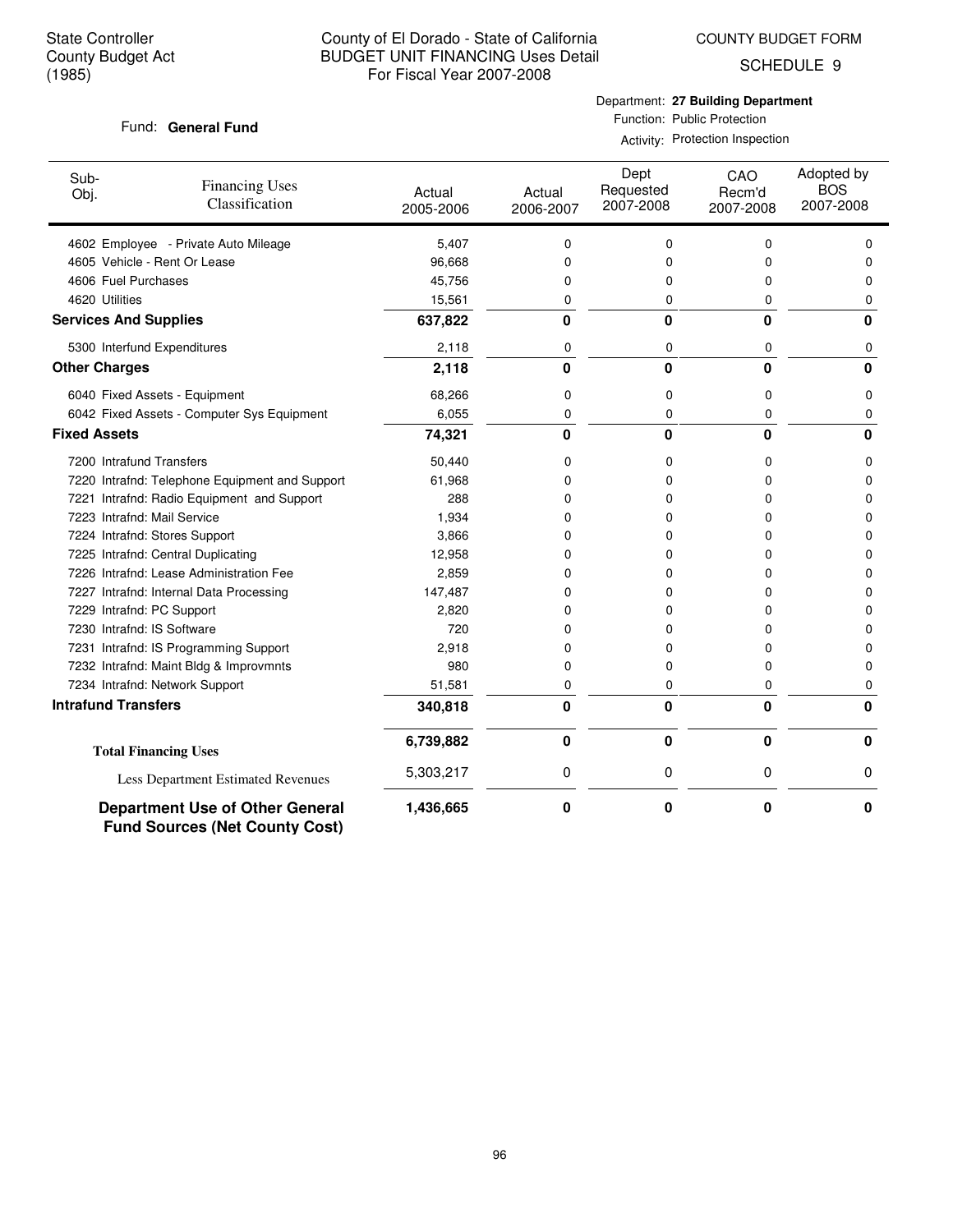COUNTY BUDGET FORM

SCHEDULE 9

### Fund: General Fund

| Department: 28 Recorder/Clerk |
|-------------------------------|
| Function: Public Protection   |

Activity: Other Protection

| Sub-<br>Obj. | <b>Financing Uses</b><br>Classification                                          | Actual<br>2005-2006 | Actual<br>2006-2007 | Dept<br>Requested<br>2007-2008 | CAO<br>Recm'd<br>2007-2008 | Adopted by<br><b>BOS</b><br>2007-2008 |
|--------------|----------------------------------------------------------------------------------|---------------------|---------------------|--------------------------------|----------------------------|---------------------------------------|
|              | 3000 Permanent Employees / Elected Officials                                     | 935,348             | 1,168,136           | 1,244,464                      | 1,244,464                  | 1,244,464                             |
|              | 3001 Temporary Employees                                                         | 111,470             | 94,043              | 178,000                        | 178,000                    | 178,000                               |
|              | 3002 Overtime                                                                    | 12,858              | 8,142               | 14,000                         | 14,000                     | 14,000                                |
|              | 3004 Other Compensation                                                          | 7,451               | 10,969              | 9,365                          | 9,365                      | 9,365                                 |
|              | 3005 Tahoe Differential                                                          | 4,818               | 4,800               | 4,800                          | 4,800                      | 4,800                                 |
|              | 3020 Employer Share - Employee Retirement                                        | 174,988             | 216,012             | 231,007                        | 231,007                    | 231,007                               |
|              | 3022 Employer Share - Medi Care                                                  | 14,184              | 17,086              | 18,114                         | 18,114                     | 18,114                                |
|              | 3040 Employer Share - Health Insurance                                           | 197,527             | 213,262             | 237,039                        | 231,606                    | 231,606                               |
|              | 3041 Employer Share - Unemployment Insurance                                     | 6,439               | 6,158               | 9,333                          | 9,333                      | 9,333                                 |
|              | 3042 Employer Share - Long Term Disab Insurance                                  | 4,823               | 4,152               | 4,480                          | 4,480                      | 4,480                                 |
|              | 3043 Employer Share - Deferred Compensation                                      | 6,891               | 7,564               | 8,805                          | 8,805                      | 8,805                                 |
|              | 3046 Retiree Health: Defined Contributions                                       | 33,270              | 41,032              | 40,627                         | 56,862                     | 56,862                                |
|              | 3060 Employer Share - Workers' Compensation                                      | 101,911             | 87,820              | 85,876                         | 85,876                     | 85,876                                |
|              | 3080 Flexible Benefits                                                           | 2,591               | 2,591               | 9,000                          | 9,000                      | 9,000                                 |
|              | <b>Salaries And Employee Benefits</b>                                            | 1,614,570           | 1,881,769           | 2,094,910                      | 2,105,712                  | 2,105,712                             |
|              | 4040 Telephone Company Vendor Payments                                           | 82                  | 686                 | 0                              | 0                          | 0                                     |
|              | 4041 Cnty Pass thru Telephone Chrges to Depts                                    | 653                 | 675                 | 1,800                          | 1,800                      | 1,800                                 |
|              | 4100 Insurance - Premium                                                         | 6,098               | 5,906               | 4,651                          | 4,651                      | 4,651                                 |
|              |                                                                                  | 20,755              |                     |                                |                            |                                       |
|              | 4140 Maintenance - Equipment                                                     | 916                 | 21,672<br>594       | 20,000<br>3,000                | 20,000                     | 20,000<br>3,000                       |
|              | 4141 Maintenance - Office Equipment                                              | 1,321               | 219                 | 725                            | 3,000<br>725               | 725                                   |
|              | 4180 Maintenance - Building and Improvements                                     | 125                 | 125                 | 220                            | 220                        | 220                                   |
|              | 4220 Memberships                                                                 | 575                 |                     |                                |                            |                                       |
|              | 4221 Memberships - Legislative Advocacy                                          |                     | 1,600               | 1,500                          | 1,500                      | 1,500                                 |
|              | 4260 Office Expense                                                              | 25,591              | 41,107              | 35,500                         | 35,500                     | 35,500                                |
|              | 4261 Postage                                                                     | 177,389             | 114,116             | 271,375                        | 271,375                    | 271,375                               |
|              | 4262 Software                                                                    | 6,362<br>729        | 120,127             | 4,000                          | 4,000                      | 4,000                                 |
|              | 4263 Subscription / Newspaper / Journals                                         |                     | 300                 | 413                            | 413                        | 413                                   |
|              | 4264 Books / Manuals                                                             | 97                  | 0                   | 500                            | 500                        | 500                                   |
|              | 4265 Law Books                                                                   | 2,659               | 2,614               | 2,320                          | 2,320                      | 2,320                                 |
|              | 4266 Printing / Duplicating                                                      | 1,086               | 0                   | 0                              | 0                          | 0                                     |
|              | 4300 Professional and Specialized Services                                       | 91,436              | 1,276,989           | 135,885                        | 135,885                    | 135,885                               |
|              | 4307 Microfilm Services                                                          | 902                 | 810                 | 2,000                          | 2,000                      | 2,000                                 |
|              | 4400 Publication and Legal Notices                                               | 8,210               | 2,571               | 8,300                          | 8,300                      | 8,300                                 |
|              | 4420 Rents and Leases - Equipment                                                | 15,231              | 15,977              | 22,300                         | 22,300                     | 22,300                                |
|              | 4440 Rents and Leases- Building/Improvements<br>4460 Small Tools and Instruments | 4,300<br>417        | 1,990               | 6,270<br>500                   | 6,270                      | 6,270<br>500                          |
|              |                                                                                  |                     | 503                 |                                | 500                        |                                       |
|              | 4461 Minor Equipment                                                             | 19,651              | 9,955               | 3,288                          | 3,288                      | 3,288                                 |
|              | 4462 Minor Computer Equipment                                                    | 10,576              | 92,231<br>454       | 12,400                         | 12,400                     | 12,400                                |
|              | 4463 Minor Telephone and Radio Equipment                                         | 0                   |                     | 0                              | 0                          | 0                                     |
|              | 4500 Special Departmental Expense                                                | 246,676             | 174,310             | 339,400                        | 339,400                    | 1,476,735                             |
|              | 4501 Special Projects                                                            | $-900$              | 40,900              | 0                              | 0                          | 0                                     |
|              | 4503 Staff Development                                                           | 3,699               | 4,035               | 5,300                          | 5,300                      | 5,300                                 |
|              | 4511 Elections Outreach                                                          | 3,329               | 44,255              | 5,000                          | 5,000                      | 5,000                                 |
|              | 4529 Software License                                                            | 13,422              | 16,422              | 35,822                         | 35,822                     | 35,822                                |
|              | 4531 Precinct Board Compensation                                                 | 96,028              | 57,111              | 172,630                        | 172,630                    | 172,630                               |
|              | 4600 Transportation and Travel                                                   | 5,251               | 5,811               | 9,126                          | 9,126                      | 9,126                                 |
|              | 4602 Employee - Private Auto Mileage                                             | 3,075               | 1,523               | 4,950                          | 4,950                      | 4,950                                 |
|              | 4604 Volunteer - Private Auto Mileage                                            | 45                  | 0                   | 0                              | 0                          | 0                                     |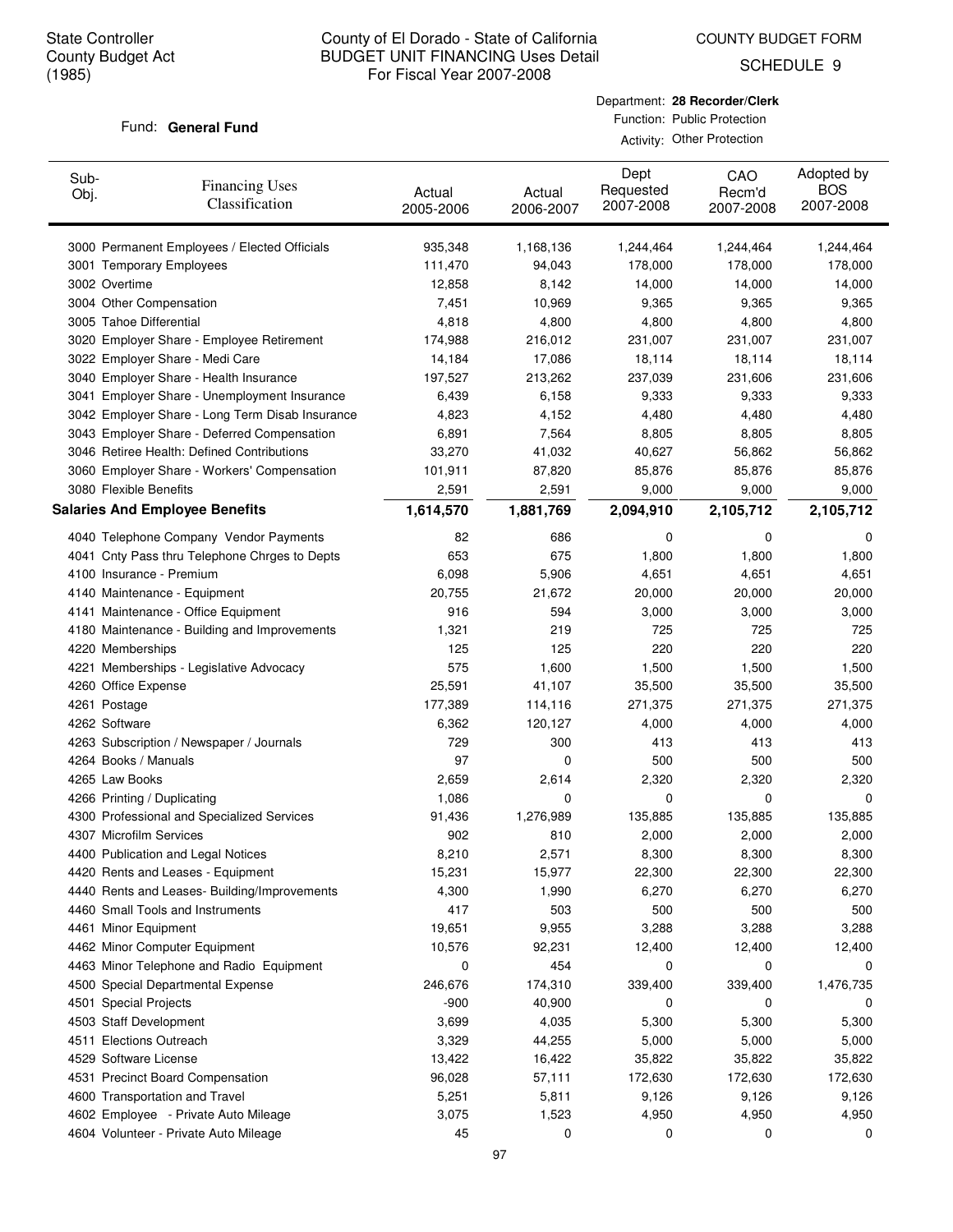COUNTY BUDGET FORM

SCHEDULE 9

### Fund: General Fund

Activity: Other Protection

| Sub-<br>Obj.                 | <b>Financing Uses</b><br>Classification        | Actual<br>2005-2006 | Actual<br>2006-2007 | Dept<br>Requested<br>2007-2008 | CAO<br>Recm'd<br>2007-2008 | Adopted by<br><b>BOS</b><br>2007-2008 |
|------------------------------|------------------------------------------------|---------------------|---------------------|--------------------------------|----------------------------|---------------------------------------|
|                              | 4605 Vehicle - Rent Or Lease                   | 3,357               | 2,967               | 7,850                          | 7,850                      | 7,850                                 |
| 4606 Fuel Purchases          |                                                | 893                 | 843                 | 1,000                          | 1,000                      | 1,000                                 |
| <b>Services And Supplies</b> |                                                | 770,036             | 2,059,396           | 1,118,025                      | 1,118,025                  | 2,255,360                             |
|                              | 5300 Interfund Expenditures                    | 816                 | 15,130              | 900                            | 900                        | 900                                   |
|                              | 5322 Intrfnd Exp: Privacy/Compliance Program   | 0                   | $\mathbf 0$         | 1,802                          | 1,802                      | 1,802                                 |
| <b>Other Charges</b>         |                                                | 816                 | 15,130              | 2,702                          | 2,702                      | 2,702                                 |
|                              | 6020 Fixed Assets - Building and Improvement   | 0                   | 11,946              | 0                              | 0                          | 0                                     |
|                              | 6040 Fixed Assets - Equipment                  | 27,365              | 0                   | $\mathbf 0$                    | 0                          | 0                                     |
|                              | 6042 Fixed Assets - Computer Sys Equipment     | 15,403              | 941,585             | 49,600                         | 49,600                     | 100,200                               |
| <b>Fixed Assets</b>          |                                                | 42,769              | 953,530             | 49,600                         | 49,600                     | 100,200                               |
|                              | 7200 Intrafund Transfers                       | 84,296              | 26,553              | 30,000                         | 30,000                     | 30,000                                |
|                              | 7210 Intrafnd Transfers: Collections           | 20                  | 40                  | 0                              | 0                          | $\Omega$                              |
|                              | 7220 Intrafnd: Telephone Equipment and Support | 11,902              | 13,827              | 13,220                         | 13,220                     | 13,220                                |
|                              | 7221 Intrafnd: Radio Equipment and Support     | 0                   | 0                   | 120                            | 120                        | 120                                   |
|                              | 7223 Intrafnd: Mail Service                    | 10,806              | 11,208              | 12,041                         | 12,041                     | 12,041                                |
|                              | 7224 Intrafnd: Stores Support                  | 3,098               | 3,363               | 3,228                          | 3,228                      | 3,228                                 |
|                              | 7225 Intrafnd: Central Duplicating             | 9,744               | 9,262               | 8,150                          | 8,150                      | 8,150                                 |
|                              | 7227 Intrafnd: Internal Data Processing        | 45,640              | 47,493              | 42,294                         | 42,294                     | 42,294                                |
|                              | 7229 Intrafnd: PC Support                      | 2,385               | 2,864               | 6,000                          | 6,000                      | 6,000                                 |
|                              | 7230 Intrafnd: IS Software                     | 0                   | $\Omega$            | 700                            | 700                        | $\Omega$                              |
|                              | 7231 Intrafnd: IS Programming Support          | 585                 | 300                 | 2,500                          | 2,500                      | 2,500                                 |
|                              | 7232 Intrafnd: Maint Bldg & Improvmnts         | 853                 | 1,372               | 1,300                          | 1,300                      | 1,300                                 |
|                              | 7234 Intrafnd: Network Support                 | 35,651              | 40,472              | 43,154                         | 43,154                     | 43,154                                |
| <b>Intrafund Transfers</b>   |                                                | 204,980             | 156,755             | 162,707                        | 162,707                    | 162,007                               |
|                              | <b>Total Financing Uses</b>                    | 2,633,170           | 5,066,580           | 3,427,944                      | 3,438,746                  | 4,625,981                             |
|                              | Less Department Estimated Revenues             | 5,752,109           | 4,058,658           | 2,384,050                      | 2,484,050                  | 3,621,385                             |
|                              | <b>Department Use of Other General</b>         | $-3,118,939$        | 1,007,922           | 1,043,894                      | 954,696                    | 1,004,596                             |

**Fund Sources (Net County Cost)**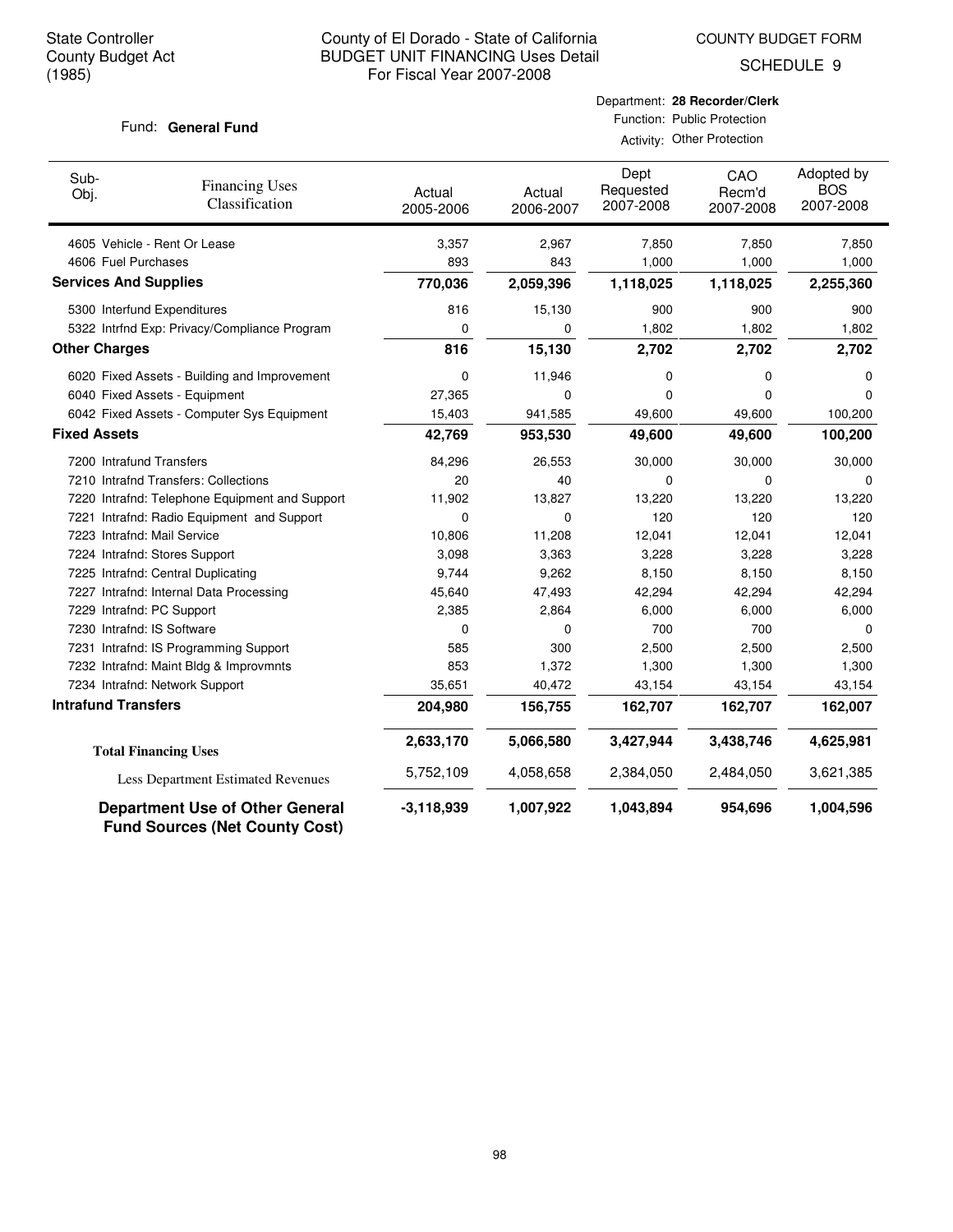COUNTY BUDGET FORM

SCHEDULE 9

### Fund: General Fund

| Department: 29 Planning     |
|-----------------------------|
| Function: Public Protection |
| Activity: Other Protection  |

| Sub-<br>Obj.         | <b>Financing Uses</b><br>Classification         | Actual<br>2005-2006 | Actual<br>2006-2007 | Dept<br>Requested<br>2007-2008 | CAO<br>Recm'd<br>2007-2008 | Adopted by<br><b>BOS</b><br>2007-2008 |
|----------------------|-------------------------------------------------|---------------------|---------------------|--------------------------------|----------------------------|---------------------------------------|
|                      | 3000 Permanent Employees / Elected Officials    | 1,463,485           | 0                   | 0                              | 0                          | 0                                     |
|                      | 3001 Temporary Employees                        | 21,464              | 0                   | 0                              | 0                          | 0                                     |
|                      | 3002 Overtime                                   | 19,912              | 0                   | 0                              | 0                          | 0                                     |
|                      | 3004 Other Compensation                         | 13,592              | 0                   | 0                              | 0                          | 0                                     |
|                      | 3020 Employer Share - Employee Retirement       | 263,587             | 0                   | 0                              | 0                          | 0                                     |
|                      | 3022 Employer Share - Medi Care                 | 19,577              | 0                   | 0                              | 0                          | 0                                     |
|                      | 3040 Employer Share - Health Insurance          | 233,026             | 0                   | 0                              | 0                          | 0                                     |
|                      | 3041 Employer Share - Unemployment Insurance    | 6,226               | 0                   | 0                              | 0                          | 0                                     |
|                      | 3042 Employer Share - Long Term Disab Insurance | 9,101               | 0                   | 0                              | 0                          | 0                                     |
|                      | 3043 Employer Share - Deferred Compensation     | 9,857               | 0                   | 0                              | 0                          | 0                                     |
|                      | 3046 Retiree Health: Defined Contributions      | 41,587              | 0                   | 0                              | 0                          | 0                                     |
|                      | 3060 Employer Share - Workers' Compensation     | 62,390              | 0                   | 0                              | 0                          | 0                                     |
|                      | 3080 Flexible Benefits                          | 13,441              | 0                   | 0                              | 0                          | 0                                     |
|                      | <b>Salaries And Employee Benefits</b>           | 2,177,244           | 0                   | 0                              | 0                          | 0                                     |
|                      | 4040 Telephone Company Vendor Payments          | 2,200               | 0                   | 0                              | 0                          | 0                                     |
|                      | 4041 Cnty Pass thru Telephone Chrges to Depts   | 1,586               | 0                   | 0                              | 0                          | 0                                     |
|                      | 4100 Insurance - Premium                        | 34,336              | 0                   | 0                              | 0                          | 0                                     |
|                      | 4220 Memberships                                | 472                 | 0                   | 0                              | 0                          | 0                                     |
|                      | 4260 Office Expense                             | 12,180              | 0                   | 0                              | 0                          | 0                                     |
|                      | 4261 Postage                                    | 8,133               | 0                   | 0                              | 0                          | 0                                     |
|                      | 4262 Software                                   | 4,008               | 0                   | 0                              | 0                          | 0                                     |
|                      | 4263 Subscription / Newspaper / Journals        | 402                 | 0                   | 0                              | 0                          | 0                                     |
|                      | 4264 Books / Manuals                            | 399                 | 0                   | 0                              | 0                          | 0                                     |
|                      | 4300 Professional and Specialized Services      | 167,184             | 0                   | 0                              | 0                          | 0                                     |
|                      | 4322 Medical and Sobriety Examinations          | 35                  | 0                   | 0                              | 0                          | 0                                     |
|                      | 4324 Medical, Dental and Lab Services           | 442                 | 0                   | 0                              | 0                          | 0                                     |
|                      | 4400 Publication and Legal Notices              | 11,258              | 0                   | 0                              | 0                          | 0                                     |
|                      | 4420 Rents and Leases - Equipment               | 12,957              | 0                   | 0                              | 0                          | 0                                     |
|                      | 4461 Minor Equipment                            | 6,330               | 0                   | 0                              | 0                          | 0                                     |
|                      | 4462 Minor Computer Equipment                   | 17,693              | 0                   | 0                              | 0                          | 0                                     |
|                      | 4503 Staff Development                          | 3,060               | 0                   | 0                              | 0                          | 0                                     |
|                      | 4529 Software License                           | 6,805               | 0                   | 0                              | 0                          | 0                                     |
|                      | 4600 Transportation and Travel                  | 1,746               | U                   | υ                              | U                          | U                                     |
|                      | 4602 Employee - Private Auto Mileage            | 4,037               | 0                   | 0                              | 0                          | 0                                     |
|                      | 4605 Vehicle - Rent Or Lease                    | 1,444               | 0                   | 0                              | 0                          | 0                                     |
|                      | 4606 Fuel Purchases                             | 1,026               | 0                   | 0                              | 0                          | 0                                     |
|                      | <b>Services And Supplies</b>                    | 297,733             | 0                   | 0                              | 0                          | 0                                     |
|                      | 5240 Contribution To Non-county Governmental    | 94,216              | 0                   | 0                              | 0                          | 0                                     |
|                      | 5300 Interfund Expenditures                     | 2,028               | 0                   | 0                              | 0                          | 0                                     |
| <b>Other Charges</b> |                                                 | 96,244              | 0                   | 0                              | 0                          | 0                                     |
|                      | 6042 Fixed Assets - Computer Sys Equipment      | 10,536              | 0                   | 0                              | 0                          | 0                                     |
| <b>Fixed Assets</b>  |                                                 | 10,536              | 0                   | 0                              | $\bf{0}$                   | 0                                     |
|                      | 7200 Intrafund Transfers                        | 212,358             | 0                   | 0                              | 0                          | 0                                     |
|                      | 7220 Intrafnd: Telephone Equipment and Support  | 14,389              | 0                   | 0                              | 0                          |                                       |
|                      | 7223 Intrafnd: Mail Service                     | 2,066               | 0                   | 0                              | 0                          |                                       |
|                      | 7224 Intrafnd: Stores Support                   | 1,366               | 0                   | 0                              | 0                          | 0                                     |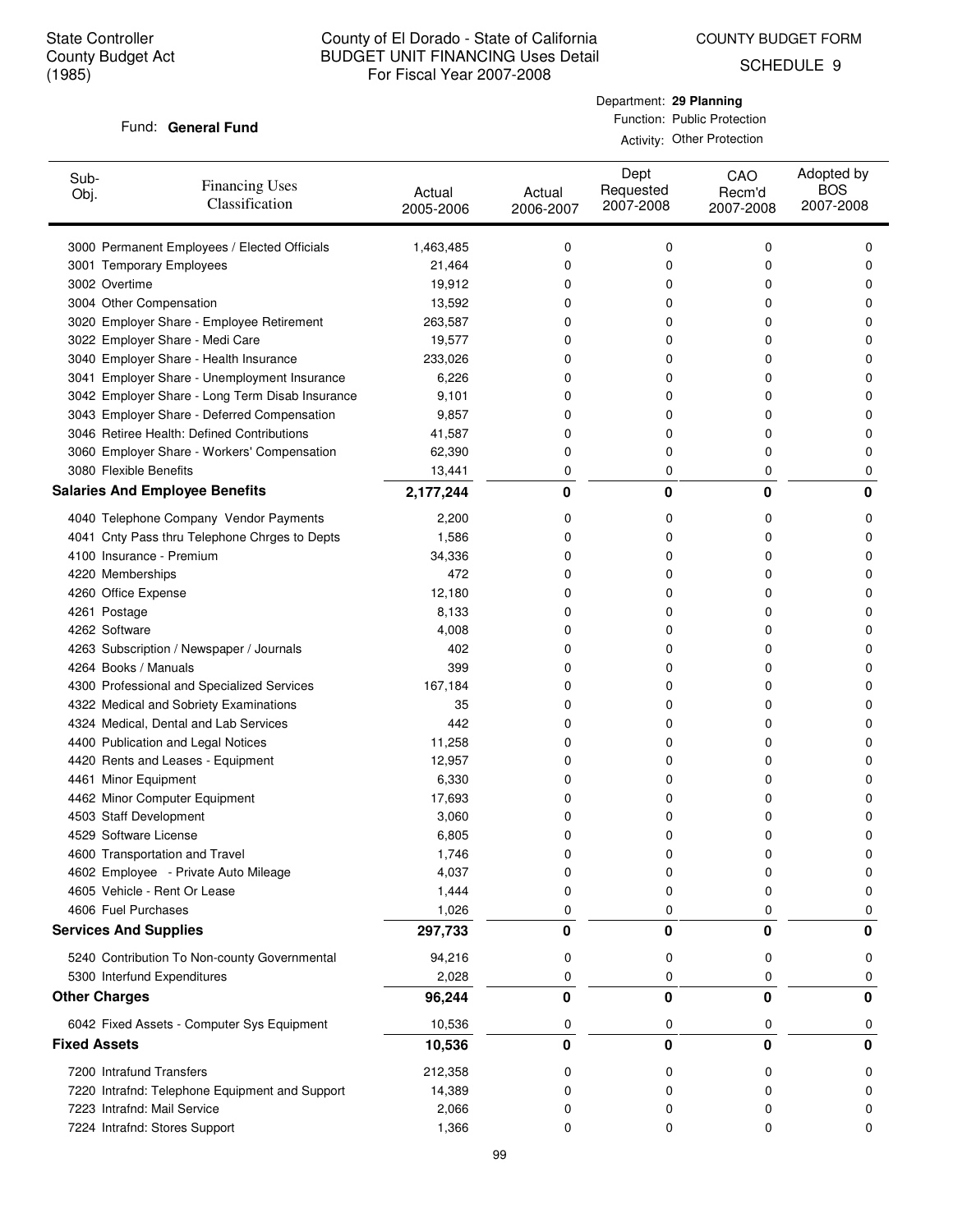$\overline{\phantom{a}}$ 

## County of El Dorado - State of California BUDGET UNIT FINANCING Uses Detail For Fiscal Year 2007-2008

Department: **29 Planning** Function: Public Protection

SCHEDULE 9

### Fund: General Fund

|                            | Fund. General Fund                                                              | Activity: Other Protection |                     |                                |                            |                                       |  |
|----------------------------|---------------------------------------------------------------------------------|----------------------------|---------------------|--------------------------------|----------------------------|---------------------------------------|--|
| Sub-<br>Obj.               | <b>Financing Uses</b><br>Classification                                         | Actual<br>2005-2006        | Actual<br>2006-2007 | Dept<br>Requested<br>2007-2008 | CAO<br>Recm'd<br>2007-2008 | Adopted by<br><b>BOS</b><br>2007-2008 |  |
|                            | 7225 Intrafnd: Central Duplicating                                              | 14,523                     |                     |                                | O                          |                                       |  |
| 7227                       | Intrafnd: Internal Data Processing                                              | 30,862                     |                     |                                |                            |                                       |  |
| 7229 Intrafnd: PC Support  |                                                                                 | 818                        |                     |                                |                            | n                                     |  |
| 7230 Intrafnd: IS Software |                                                                                 | 720                        |                     |                                |                            |                                       |  |
|                            | 7231 Intrafnd: IS Programming Support                                           | 13,628                     |                     |                                |                            |                                       |  |
|                            | 7232 Intrafnd: Maint Bldg & Improvmnts                                          | 521                        |                     |                                | n                          | n                                     |  |
|                            | 7234 Intrafnd: Network Support                                                  | 22,756                     |                     | 0                              | 0                          | 0                                     |  |
| <b>Intrafund Transfers</b> |                                                                                 | 314,007                    | 0                   | $\bf{0}$                       | 0                          | 0                                     |  |
|                            | <b>Total Financing Uses</b>                                                     | 2,895,765                  | 0                   | $\bf{0}$                       | 0                          | 0                                     |  |
|                            | Less Department Estimated Revenues                                              | 528,320                    | 0                   | 0                              | 0                          | 0                                     |  |
|                            | <b>Department Use of Other General</b><br><b>Fund Sources (Net County Cost)</b> | 2,367,445                  | 0                   | O                              | ი                          |                                       |  |